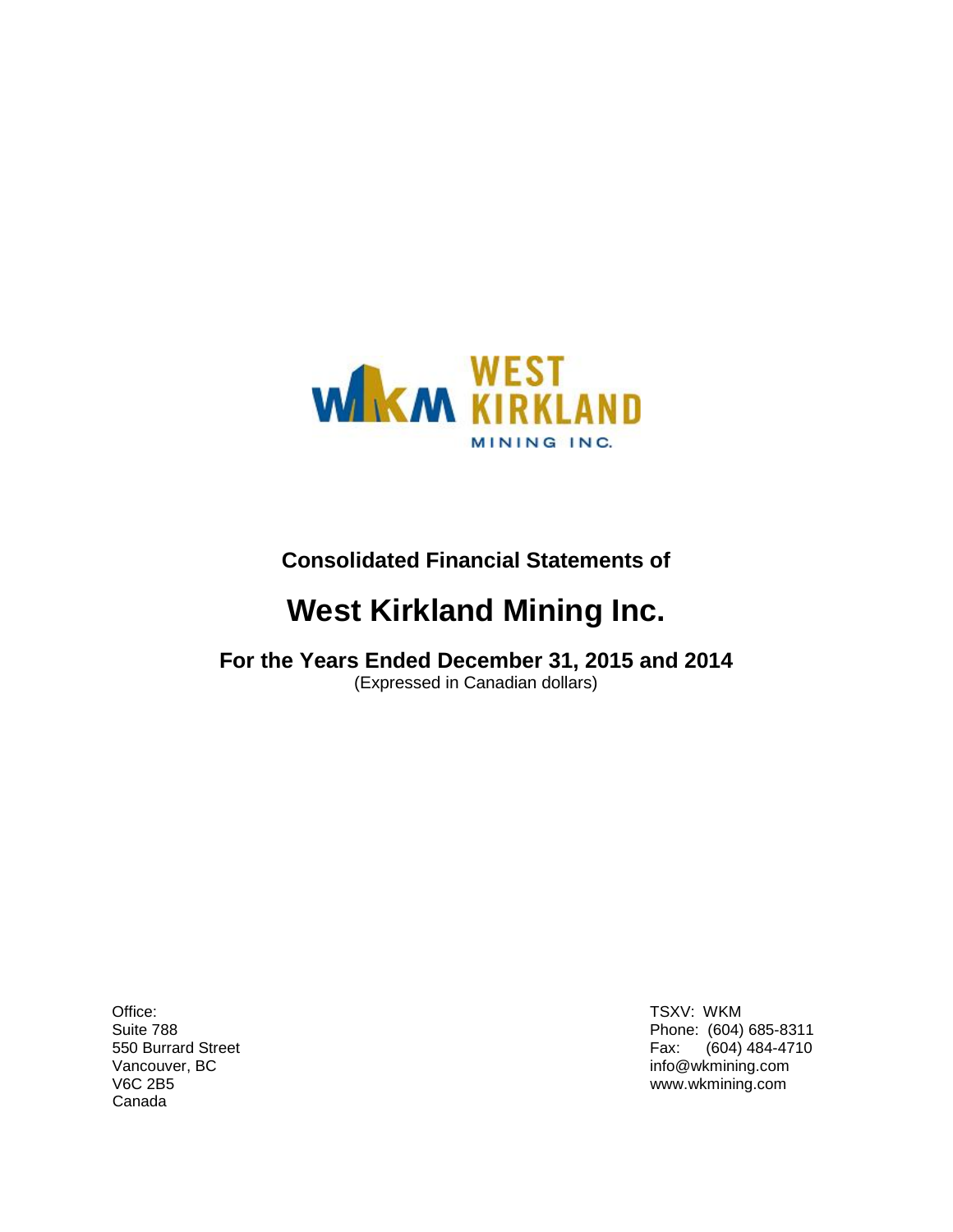Deloitte LLP 2800 - 1055 Dunsmuir Street 4 Bentall Centre P.O. Box 49279 Vancouver BC V7X 1P4 Canada

Tel: 604-669-4466 Fax: 778-374-0496 www.deloitte.ca

## **Independent Auditor's Report**

To the Shareholders of West Kirkland Mining Inc.

We have audited the accompanying consolidated financial statements of West Kirkland Mining Inc., which comprise the consolidated statements of financial position as at December 31, 2015 and December 31, 2014, and the consolidated statements of loss and comprehensive loss, consolidated statements of changes in equity and consolidated statements of cash flows for the years then ended, and a summary of significant accounting policies and other explanatory information.

### **Management's Responsibility for the Consolidated Financial Statements**

Management is responsible for the preparation and fair presentation of these consolidated financial statements in accordance with International Financial Reporting Standards, and for such internal control as management determines is necessary to enable the preparation of consolidated financial statements that are free from material misstatement, whether due to fraud or error.

### **Auditor's Responsibility**

Our responsibility is to express an opinion on these consolidated financial statements based on our audits. We conducted our audits in accordance with Canadian generally accepted auditing standards. Those standards require that we comply with ethical requirements and plan and perform the audit to obtain reasonable assurance about whether the consolidated financial statements are free from material misstatement.

An audit involves performing procedures to obtain audit evidence about the amounts and disclosures in the consolidated financial statements. The procedures selected depend on the auditor's judgment, including the assessment of the risks of material misstatement of the consolidated financial statements, whether due to fraud or error. In making those risk assessments, the auditor considers internal control relevant to the entity's preparation and fair presentation of the consolidated financial statements in order to design audit procedures that are appropriate in the circumstances, but not for the purpose of expressing an opinion on the effectiveness of the entity's internal control. An audit also includes evaluating the appropriateness of accounting policies used and the reasonableness of accounting estimates made by management, as well as evaluating the overall presentation of the consolidated financial statements.

We believe that the audit evidence we have obtained in our audits is sufficient and appropriate to provide a basis for our audit opinion.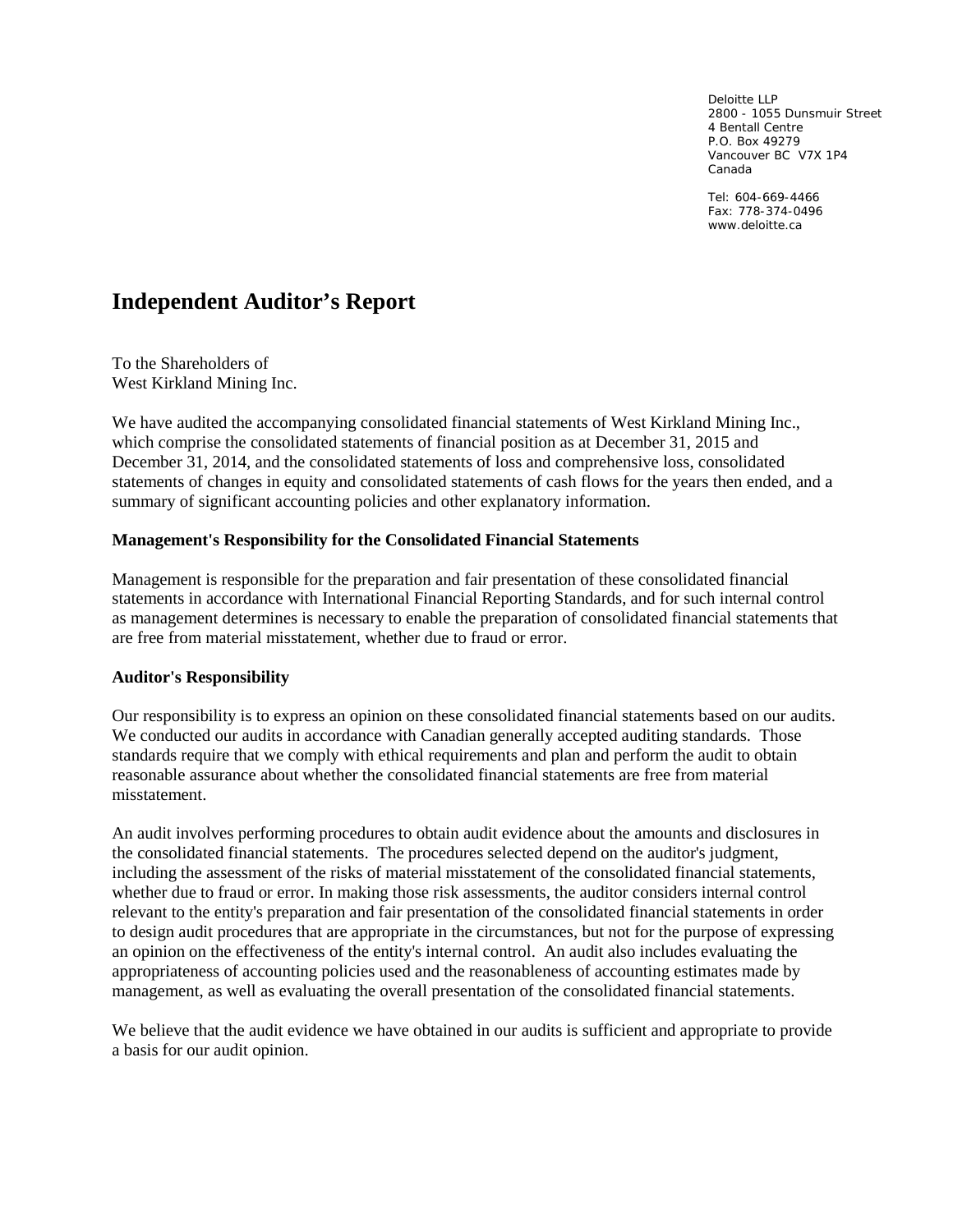### **Opinion**

In our opinion, the consolidated financial statements present fairly, in all material respects, the financial position of West Kirkland Mining Inc. as at December 31, 2015 and December 31, 2014, and its financial performance and its cash flows for the years then ended in accordance with International Financial Reporting Standards.

### **Emphasis of Matter**

Without qualifying our opinion, we draw attention to Note 1 in the consolidated financial statements which indicates that the Company incurred a net loss of \$1.1 million for the year ended December 31, 2015 and has incurred cumulative losses from inception in the amount of \$23 million at December 31, 2015. These conditions, along with other matters as set forth in Note 1, indicate the existence of a material uncertainty that may cast significant doubt about West Kirkland Mining Inc.'s ability to continue as a going concern.

*/s/ Deloitte LLP"*

Chartered Professional Accountants April 29, 2016 Vancouver, British Columbia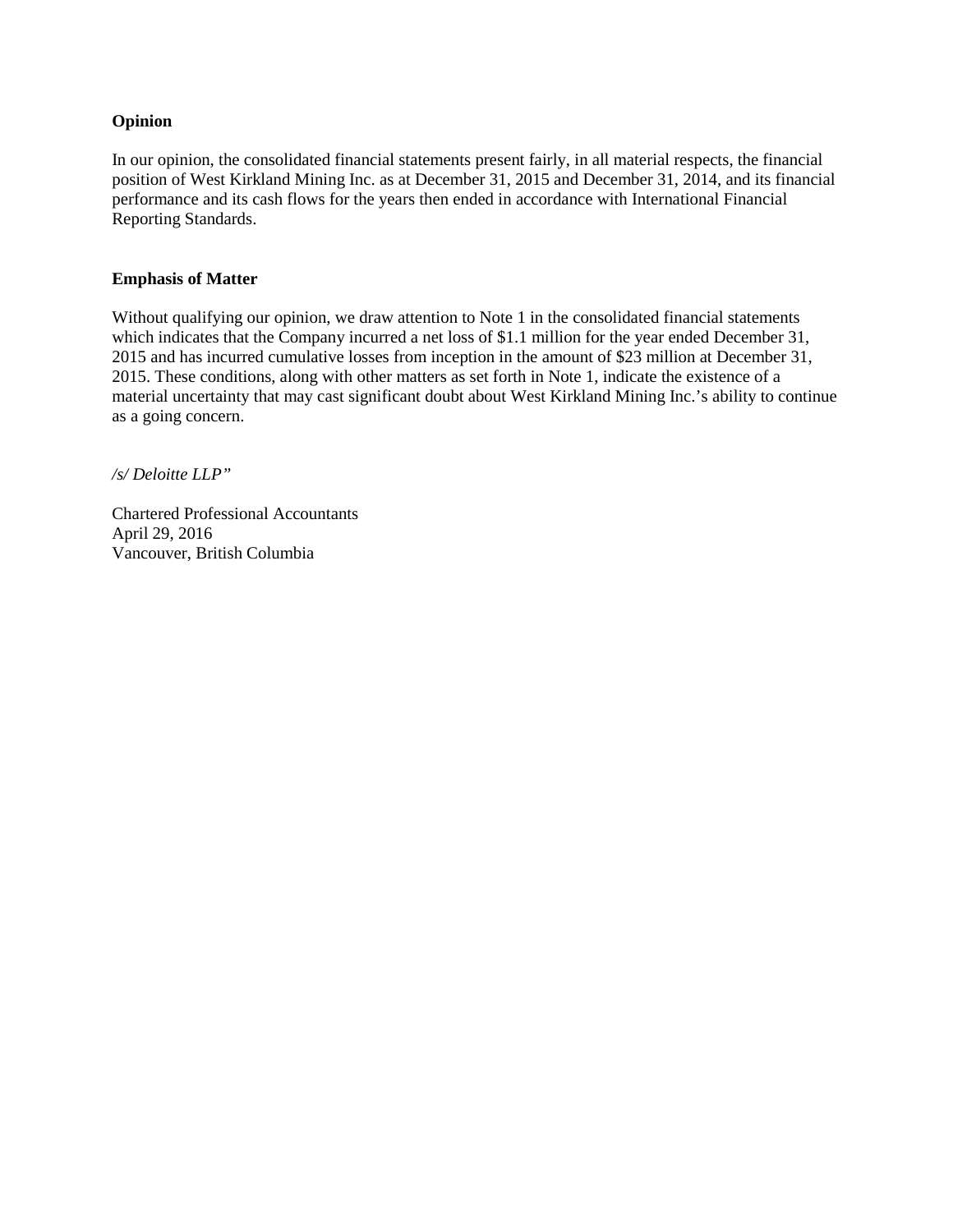## **West Kirkland Mining Inc. Consolidated Statements of Financial Position**

(Expressed in Canadian dollars)

|                                                              | December 31, | December 31,     |
|--------------------------------------------------------------|--------------|------------------|
|                                                              | 2015         | 2014             |
|                                                              |              |                  |
| <b>Assets</b>                                                |              |                  |
| Current assets:                                              |              |                  |
| Cash<br>\$                                                   | 1,155,385    | \$<br>4,391,908  |
| Accounts receivable                                          | 32,419       | 25,600           |
| Prepaid expenses and other                                   | 41,453       | 106,875          |
|                                                              | 1,229,257    | 4,524,383        |
| Non-current assets:                                          |              |                  |
| Reclamation bond (Note 3)                                    | 283,947      | 238,011          |
| Property and equipment (Note 4)                              | 91,334       | 110,812          |
| Mineral properties (Note 5)                                  | 39,700,485   | 31,033,768       |
| \$                                                           |              |                  |
|                                                              | 41,305,023   | \$<br>35,906,974 |
| <b>Liabilities and Equity</b><br><b>Current liabilities:</b> |              |                  |
| \$<br>Accounts payable and accrued liabilities               | 301,016      | \$<br>674,544    |
|                                                              | 301,016      | 674,544          |
| Non-current liabilities:                                     |              |                  |
| Reclamation provision (Note 6)                               | 67,035       | 75,691           |
|                                                              | 368,051      | 750,235          |
|                                                              |              |                  |
| Equity:                                                      |              |                  |
| Share capital (Note 7)                                       | 50,187,973   | 49,517,633       |
| Warrant reserve (Note 7)                                     | 4,418,817    | 4,418,817        |
| Share based payment reserve (Note 7)                         | 789,089      | 1,171,921        |
| Foreign currency translation reserve                         | 8,522,097    | 2,275,526        |
| <b>Deficit</b>                                               | (22,981,004) | (22, 227, 158)   |
|                                                              | 40,936,972   | 35,156,739       |
| \$                                                           | 41,305,023   | \$               |
|                                                              |              | 35,906,974       |

Going Concern (Note 1)

Commitments and contingencies (Note 12)

The accompanying notes are an integral part of these consolidated financial statements.

Approved by the Board of Directors and authorized for issue on April 29, 2016.

*/s/ "R. Michael Jones" /s/ "Kevin Falcon"*

Director **Director** Director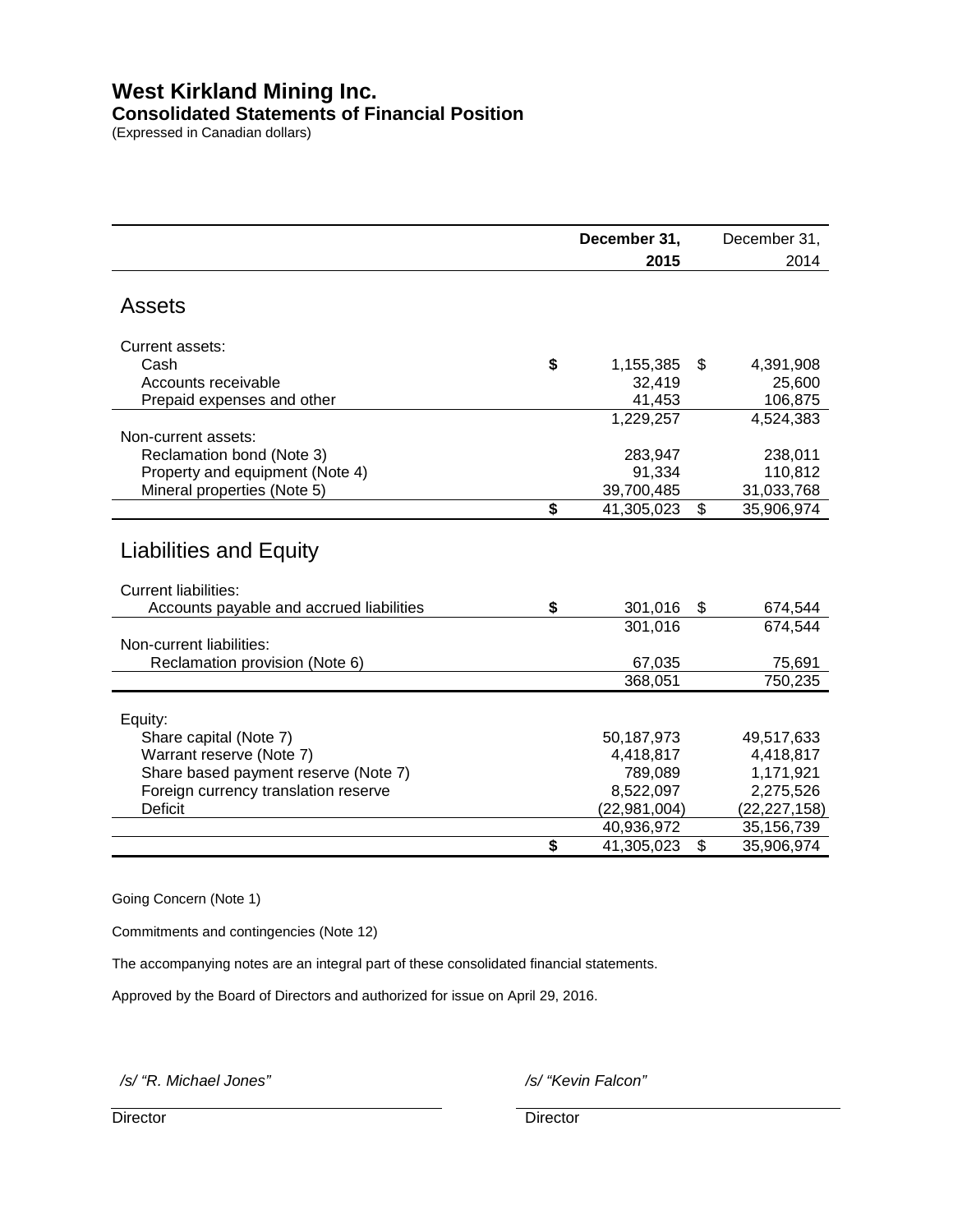## **West Kirkland Mining Inc. Consolidated Statements of Loss and Comprehensive (Income) Loss**

(Expressed in Canadian dollars)

|                                                        | Year ended             |               | Year ended   |
|--------------------------------------------------------|------------------------|---------------|--------------|
|                                                        | December 31,           |               | December 31, |
|                                                        | 2015                   |               | 2014         |
|                                                        |                        |               |              |
| <b>Expenses</b>                                        |                        |               |              |
| Professional fees                                      | \$<br>353,413          | \$            | 304,812      |
| Salaries and benefits                                  | 236,701                |               | 478,447      |
| Management and consulting fees                         | 173,900                |               | 153,645      |
| Office and general                                     | 142,516                |               | 194,110      |
| Rent                                                   | 100,467                |               | 123,531      |
| Shareholder relations                                  | 59,995                 |               | 163,469      |
| Filing and transfer agent fees                         | 39,984                 |               | 69,201       |
| Travel                                                 | 25,742                 |               | 135,449      |
| Depreciation                                           | 8,378                  |               | 11,083       |
| Property investigation costs                           | 8,260                  |               | 68,747       |
| Share-based compensation expense                       | 2,598                  |               | 560,420      |
| Write-down of exploration projects (Note 5)            |                        |               | 5,072,677    |
| Loss from operations                                   | 1,151,954              |               | 7,335,591    |
|                                                        |                        |               |              |
| <b>Finance and Other Income</b>                        |                        |               |              |
| Interest income                                        | (12, 678)              |               | (44, 677)    |
|                                                        |                        |               |              |
| <b>Net loss</b>                                        | \$<br>1,139,276 \$     |               | 7,290,914    |
|                                                        |                        |               |              |
| Item that may be subsequently reclassified to net loss |                        |               |              |
| Exchange differences on translating foreign operations | (6, 246, 571)          |               | (1,893,023)  |
|                                                        |                        |               |              |
| Comprehensive (income) loss for the                    |                        |               |              |
| year                                                   | \$<br>$(5,107,295)$ \$ |               | 5,397,891    |
|                                                        |                        |               |              |
| Basic and diluted loss per share                       | \$<br>0.00             | $\sqrt[6]{3}$ | 0.03         |
|                                                        |                        |               |              |
| Weighted average number of common shares outstanding:  |                        |               |              |
| Basic and diluted                                      | 294, 172, 525          |               | 227,265,506  |
|                                                        |                        |               |              |

The accompanying notes are an integral part of these consolidated financial statements.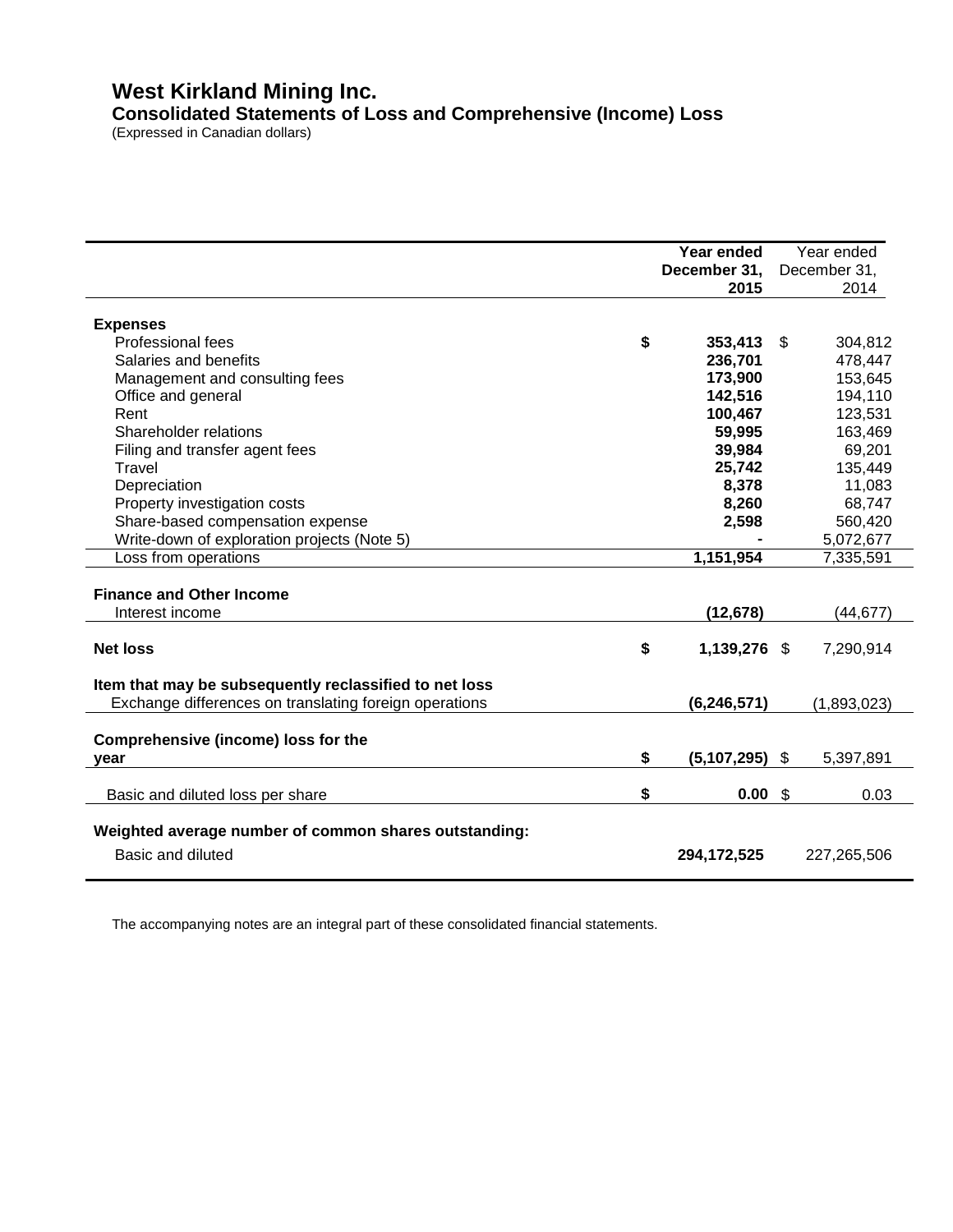## **West Kirkland Mining Inc. Consolidated Statements of Changes in Equity**

(Expressed in Canadian dollars)

|                                                                                                                                                                          | <b>Share Capital</b> |    |                           | <b>Reserves</b> |                          |    |                                              |                                                      |                            |                                                            |
|--------------------------------------------------------------------------------------------------------------------------------------------------------------------------|----------------------|----|---------------------------|-----------------|--------------------------|----|----------------------------------------------|------------------------------------------------------|----------------------------|------------------------------------------------------------|
|                                                                                                                                                                          | <b>Number</b>        |    | Amount                    |                 | <b>Warrant Reserve</b>   |    | <b>Share Based</b><br><b>Payment Reserve</b> | Foreign<br>Currency<br><b>Translation</b><br>Reserve | <b>Deficit</b>             | Total                                                      |
| Balance at December 31, 2013                                                                                                                                             | 61,293,336           | \$ | 22,529,977                | \$              | 1,450,827                | \$ | \$<br>514,153                                | 382,503 \$                                           | $(16,387,071)$ \$          | 8,490,389                                                  |
| Share issuance - financing (Note 7)<br>Share issue costs (Note 7)<br>Share-based compensation expense                                                                    | 232,840,833          |    | 29,912,308<br>(2,924,652) |                 | 4,418,817                |    | 657,768                                      |                                                      |                            | 34,331,125<br>(2,924,652)<br>657,768                       |
| <b>Expired warrants</b><br>Other comprehensive income<br>Net loss                                                                                                        |                      |    |                           |                 | (1,450,827)              |    |                                              | $\overline{\phantom{0}}$<br>1,893,023                | 1,450,827<br>(7, 290, 914) | 1,893,023<br>(7, 290, 914)                                 |
| Balance at December 31, 2014                                                                                                                                             | 294,134,169          | -S | 49,517,633                |                 | 4,418,817                |    | 1,171,921                                    | 2,275,526 \$                                         | $(22, 227, 158)$ \$        | 35,156,739                                                 |
| Share issuance - financing (Note 7)<br>Share issue costs (Note 7)<br>Share-based compensation expense<br>Expired stock options<br>Other comprehensive income<br>Net loss | 14,000,000           |    | 700,000<br>(29,660)       |                 | $\overline{\phantom{a}}$ |    | 2,598<br>(385, 430)                          | $\overline{\phantom{0}}$<br>6,246,571                | 385,430<br>(1, 139, 276)   | 700,000<br>(29,660)<br>2,598<br>6,246,571<br>(1, 139, 276) |
| Balance at December 31, 2015                                                                                                                                             | 308,134,169          | S  | 50,187,973                |                 | 4,418,817                |    | 789,089                                      | 8,522,097<br>- 56                                    | $(22,981,004)$ \$          | 40,936,972                                                 |

The accompanying notes are an integral part of these consolidated financial statements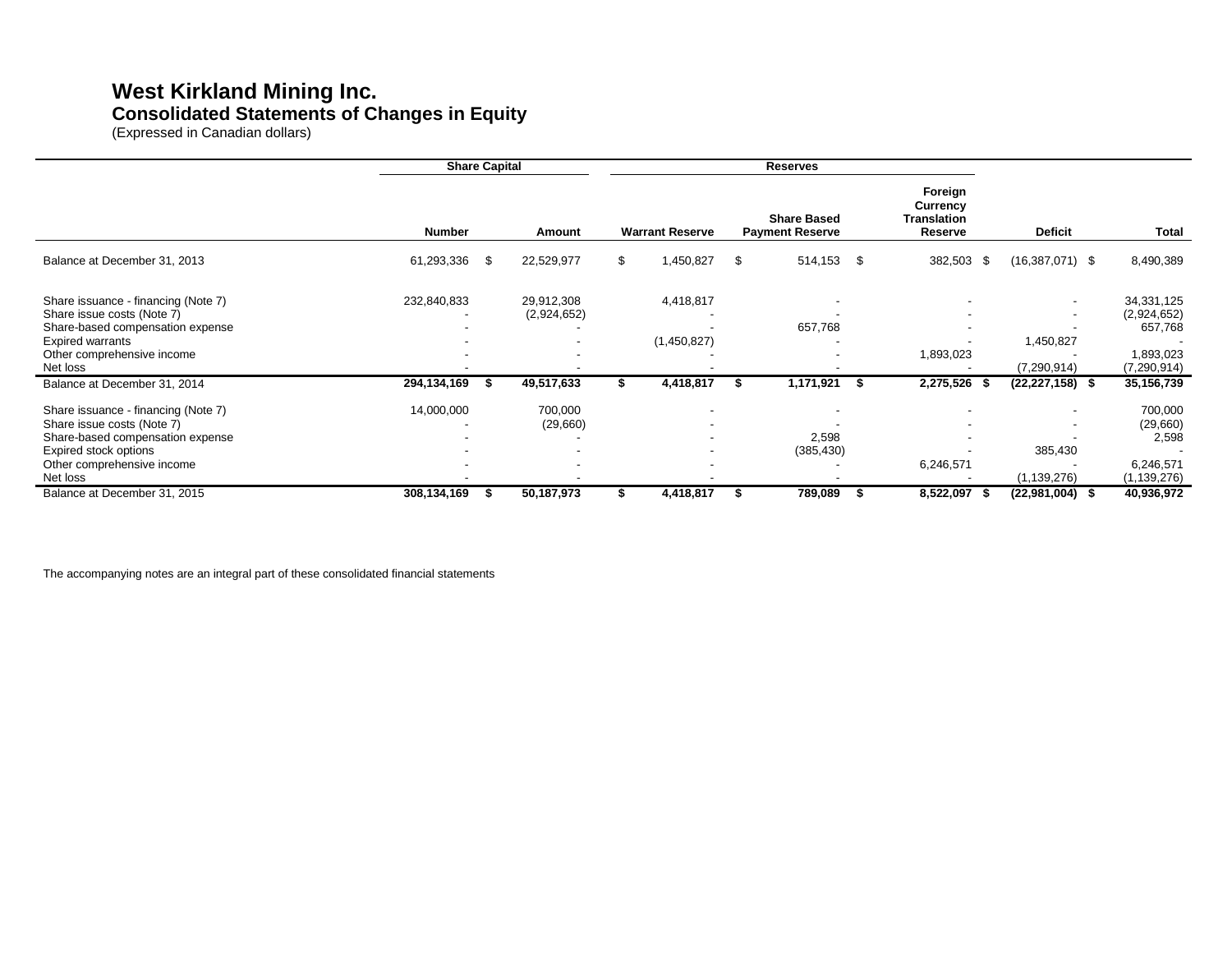### **Consolidated Statements of Cash flows**

(Expressed in Canadian dollars)

|                                                                                                  |    | Year ended<br>December 31, 2015 | Year ended<br>December 31, 2014 |
|--------------------------------------------------------------------------------------------------|----|---------------------------------|---------------------------------|
| Cash flows provided by (used in):                                                                |    |                                 |                                 |
| <b>Operating activities</b>                                                                      |    |                                 |                                 |
| Net loss                                                                                         | \$ | (1, 139, 276)                   | \$<br>(7, 290, 914)             |
| Items not involving cash:<br>Share-based compensation expense                                    |    | 2,598                           | 560,420                         |
| Write-down of exploration projects                                                               |    |                                 | 5,072,677                       |
| Depreciation                                                                                     |    | 8,378                           | 11,083                          |
| Changes in non-cash working capital:                                                             |    |                                 |                                 |
| Accounts receivable                                                                              |    | (5, 140)                        | (17, 211)                       |
| Prepaid expenses and other                                                                       |    | 75,250                          | (83, 917)                       |
| Accounts payable and accrued liabilities                                                         |    | (33, 162)                       | (187, 402)                      |
| Net cash flows used in operating activities                                                      |    | (1,091,352)                     | (1,935,264)                     |
|                                                                                                  |    |                                 |                                 |
| <b>Investing activities</b>                                                                      |    |                                 |                                 |
| Additions to mineral properties (Note 5)<br><b>Reclamation Bonds</b>                             |    | (2,817,954)                     | (25, 526, 220)                  |
| Property and Equipment                                                                           |    |                                 | (116,065)<br>(30, 159)          |
| Net cash used in investing activities                                                            |    | (2,817,954)                     | (25, 672, 444)                  |
|                                                                                                  |    |                                 |                                 |
| <b>Financing activities</b>                                                                      |    |                                 |                                 |
| Issuance of share capital                                                                        |    | 670,340                         | 31,406,473                      |
| Net cash used in financing activities                                                            |    | 670,340                         | 31,406,473                      |
| (Decrease) Increase in cash                                                                      |    | (3,238,966)                     | 3,798,765                       |
|                                                                                                  |    |                                 |                                 |
| Effect of exchange rate changes on cash denominated in<br>a foreign currency                     |    | 2,443                           | 27,746                          |
|                                                                                                  |    | 4,391,908                       |                                 |
| Cash, beginning of year                                                                          |    |                                 | 565,397                         |
| Cash, end of year                                                                                | \$ | 1,155,385                       | \$<br>4,391,908                 |
|                                                                                                  |    |                                 |                                 |
| Supplemental disclosure of cash flow information<br>Non-cash investing and financing activities: |    |                                 |                                 |
| Depreciation capitalized to mineral properties                                                   | S  | 23,191                          | \$<br>13,705                    |
| Share-based compensation charged to mineral                                                      |    |                                 |                                 |
| properties                                                                                       |    |                                 | 97,348                          |
| Mineral property and deferred exploration                                                        |    |                                 |                                 |
| expenditures included in accounts payable                                                        |    | 170,507                         | 552,738                         |

The accompanying notes are an integral part of these consolidated financial statements.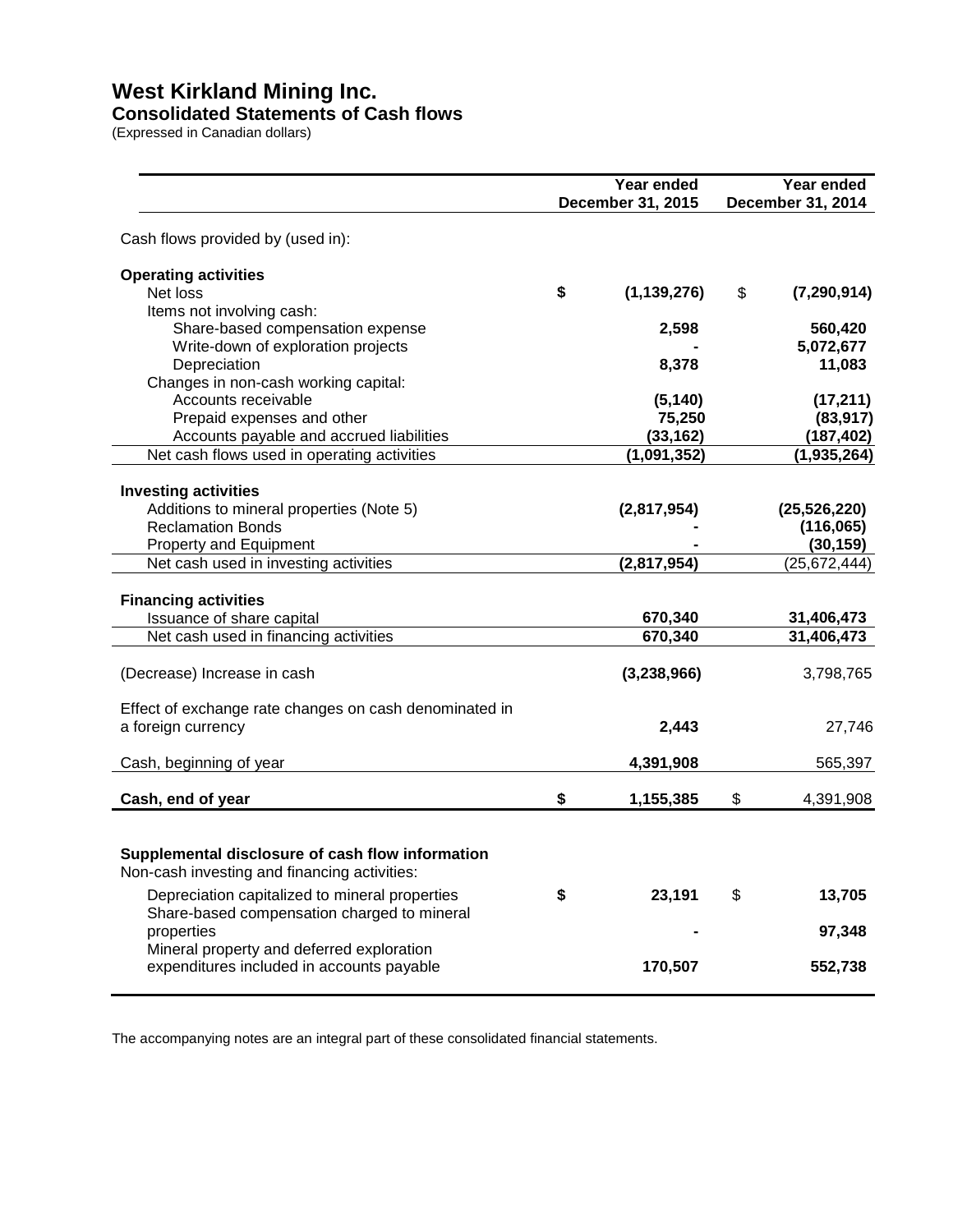### **1. Nature of Operations and Continuance of Operations**

West Kirkland Mining Inc. (formerly Anthem Ventures Capital Corp.) ("West Kirkland" or the "Company") was incorporated on April 3, 2007, under the Company Act of the Province of British Columbia, Canada. The Company was a capital pool corporation, and on May 28, 2010, completed its Qualifying Transaction as that term is defined in TSX Venture Exchange Policy 2.4. The Company acquired all of the issued and outstanding shares of WK Mining Corp. ("WK Mining") which has been accounted for as a reverse takeover that does not constitute a business combination. As a result, these consolidated financial statements reflect the financial position, financial performance and cash flows of the Company's legal subsidiaries, WK Mining and WK Mining (USA) Ltd. The address of the Company's head office is Suite 788 – 550 Burrard Street, Vancouver, BC, V6C 2B5.

The Company is an exploration company working on mineral properties it has staked or acquired, in Nevada and Utah. The Company has not yet determined whether these mineral properties contain any economically recoverable ore reserves. The Company defers all acquisition, exploration and development costs related to the properties on which it is conducting exploration. The recoverability of these amounts is dependent upon the existence of economically recoverable reserves, the ability of the Company to obtain the necessary permitting and financing to complete the development of the interests, and future profitable production, or alternatively, upon the Company's ability to dispose of its interests on a profitable basis.

These financial statements have been prepared in accordance with International Financial Reporting Standards ("IFRS") applicable to a going concern, which assume that the Company will realize its assets and discharge its liabilities in the normal course of business for the foreseeable future. Since inception to December 31, 2015, the Company has incurred cumulative losses of \$23 million at December 31, 2015 which may cast significant doubt regarding the Company's ability to continue as a going concern. Should the Company be unable to realize its assets and discharge its liabilities in the normal course of business, the net realizable value of its assets may be materially less than the amounts on the statements of financial position. External financing, predominantly by the issuance of equity to the public, will be sought to finance the operations of the Company; however, there is no certainty that such funds will be available at terms acceptable to the Company. These material uncertainties may cast significant doubt upon the Company's ability to continue as a going concern.

### **2. Significant Accounting Policies**

### *(a) Statement of Compliance*

These consolidated financial statements have been prepared in accordance with accounting policies in full compliance with IFRS and were approved by the board of directors for distribution on April 29, 2016.

### (b) *Basis of Presentation*

These consolidated financial statements have been prepared on a historical cost basis.

The accounting policies set out below have been applied consistently to all periods presented in these consolidated financial statements, and have been applied consistently by the Company and its subsidiaries.

### *(c) Principles of Consolidation*

These consolidated financial statements include the accounts of the Company and its wholly-owned legal subsidiary, WK Mining Corp. and its wholly-owned legal subsidiary WK Mining (USA) Ltd, both of which are controlled by the Company. Control is achieved when the Company has power over the investee; is exposed, or has rights, to variable returns from its involvement with the investee; and has the ability to use its power to affect its returns. All material intercompany transactions, balances, revenues and expenses are eliminated on consolidation.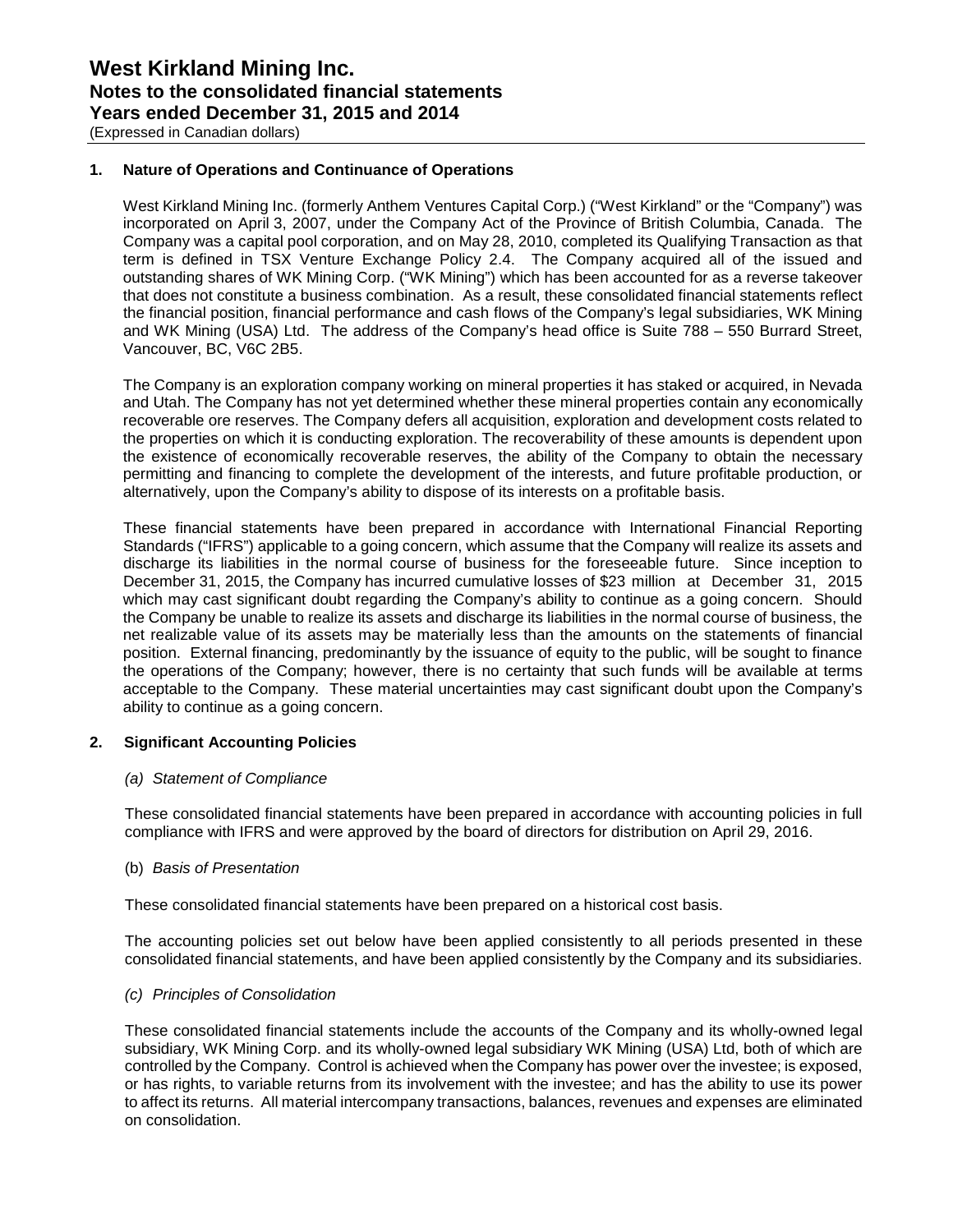(Expressed in Canadian dollars)

### *(d) Foreign Currency*

Items included in the consolidated financial statements are measured in each entity's functional currency. Each entity's functional currency is determined by the primary environment the entity operates in. The functional currency of the Company's subsidiary, WK Mining (USA) Ltd., is the United States Dollar and the functional currency of WK Mining Corp. and the Company's Canadian operations is the Canadian Dollar.

The presentation currency of the Company is the Canadian Dollar. For the purpose of presenting the financial statements, assets and liabilities of the Company's foreign subsidiary are expressed in Canadian dollars using the closing rates at the date of the statement of financial position being presented. The exchange differences that arise on translation are recognized as a component of other comprehensive income or loss and recorded in equity as "foreign currency translation reserve". Accumulated amounts in the foreign currency translation reserve will be recognized as profit or loss in the period when the foreign operation is disposed of.

Transactions in currencies which are not the entity's functional currency are translated to the functional currency at exchange rates at the date of the transaction. At each financial position reporting date, monetary assets and liabilities that are denominated in foreign currencies are translated at the rates prevailing at the date of the statement of financial position. Non-monetary items that are measured in terms of historical costs in a foreign currency are not retranslated. Revenue and expense items are translated at average exchange rates of the reporting period.

### *(e) Property and Equipment*

Property and equipment are stated at cost and are depreciated on a declining balance basis at the following rates with one half of annual depreciation recorded in the year of acquisition:

| <b>Field Equipment</b>   | 30%        |
|--------------------------|------------|
| Leasehold Improvements   | <b>20%</b> |
| Vehicles                 | 30%        |
| <b>Computer Software</b> | 100%       |

The depreciation rates, useful lives and residual values are assessed annually.

### *(f) Exploration and Evaluation Expenditures*

The Company is in the exploration stage with respect to its investment in mineral properties and accordingly follows the practice of capitalizing all costs relating to the acquisition of, exploration for and development of mineral claims. Such costs include, but are not exclusive to, geological and geophysical studies, exploratory drilling and sampling. Capitalization of costs commences once the Company has obtained legal rights to explore a specific area. The aggregate costs related to abandoned mineral claims are charged to operations at the time of any abandonment or when it has been determined that there is evidence of a permanent impairment. An impairment charge relating to a mineral property is subsequently reversed when new exploration results or actual or potential proceeds on sale result in a revised estimate of the recoverable amount but only to the extent that this does not exceed the original carrying value of the property that would have resulted if no impairment had been recognized.

### *(g) Development and Production Costs*

When technical feasibility and commercial viability of a property is established and the Company determines that it will proceed with development, all exploration and evaluation costs attributable to that area are reclassified to construction in progress within property and equipment or as intangible assets depending on the nature of the expenditure. If economically recoverable ore deposits are developed, the capitalized costs of the related property will be amortized using the unit-of-production method following the commencement of production.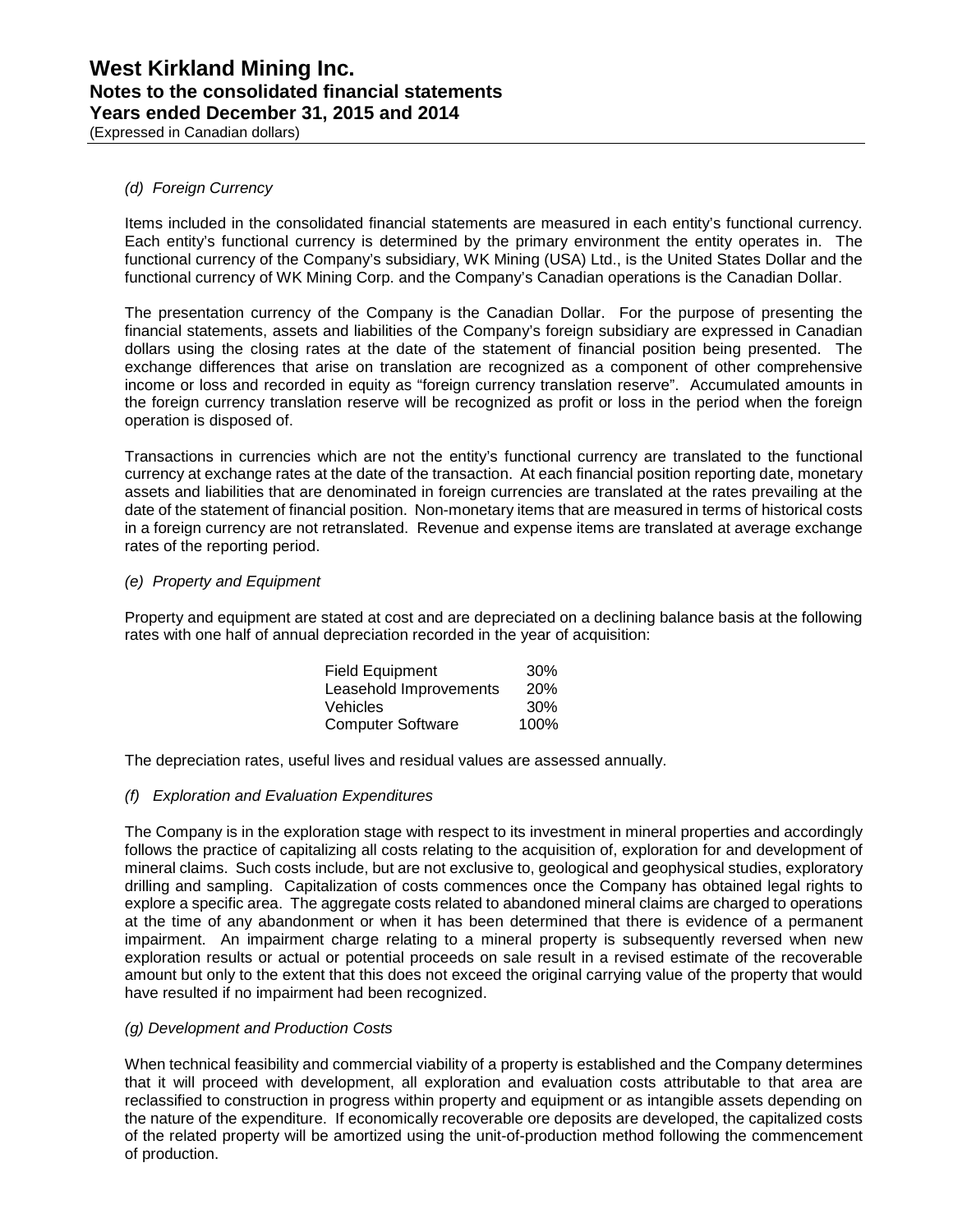(Expressed in Canadian dollars)

### *(h) Impairment of Non-Financial Assets*

Non-financial assets are reviewed each reporting period for any indicators that the carrying amount may not be recoverable. If any such indication is present, the recoverable amount of the asset is estimated in order to determine whether an impairment exists. Where the asset does not generate cash inflows that are independent from other assets, the Company estimates the recoverable amount of the cash-generating unit to which the asset belongs. Goodwill, any intangible asset with an indefinite useful life or any intangible asset not yet available for use is tested for impairment annually and whenever there is an indication that the asset may be impaired.

An asset or cash-generating unit's recoverable amount is the higher of fair value less costs to sell and value in use. In assessing value in use, the estimated future cash inflows are discounted to their present value, using a pre-tax discount rate that reflects current market assessments of the time value of money and the risks specific to the asset for which estimates of future cash flows have not been adjusted.

If the recoverable amount of an asset or cash-generating unit is estimated to be less than its carrying amount, the carrying amount is reduced to the recoverable amount. Impairment is recognized immediately in profit or loss. Where an impairment subsequently reverses, the carrying amount is increased to the revised estimate of recoverable amount but only to the extent that this does not exceed the carrying value that would have been determined if no impairment had previously been recognized. Impairment of goodwill cannot be reversed.

Industry specific indicators for an impairment review arise typically when one of the following circumstances applies:

- Substantive expenditure on further exploration and evaluation activities is neither budgeted nor planned;
- Title to the asset is compromised;
- Adverse changes in commodity prices and markets; and
- Adverse variations in the exchange rate for the currency of operation.

#### *(i) Financial Instruments*

The Company classifies its financial instruments into one of the following categories: fair value through profit or loss ("FVTPL") (assets and liabilities), assets available-for-sale, loans and receivables, assets held-tomaturity and other financial liabilities. All financial instruments are measured at fair value on initial recognition.

Financial assets and liabilities designated as FVTPL are subsequently measured at fair value with changes in fair value recognized in net earnings. Financial assets designated as "available-for-sale" are subsequently measured at fair value with changes in fair value recognized in other comprehensive income (loss), net of tax. Transaction costs for FVTPL financial assets and liabilities are recognized in income when incurred.

Financial assets designated as "loans and receivables" or "held-to-maturity", and financial liabilities designated as "other financial liabilities" are recorded at amortized cost. Transaction costs from loans and receivables and other financial liabilities offset the carrying amount of the related financial assets or liabilities.

The Company has classified cash and accounts receivable as "loans and receivables", reclamation bonds as "assets held-to-maturity", and accounts payable, accrued liabilities and notes payable as "other financial liabilities".

### *(j) Share Capital*

Common shares are classified as equity. Incremental costs directly attributable to the issue of common shares and share options are recognized as a deduction from equity, net of any tax effects. The proceeds from the issuance of units are allocated between common shares and purchase warrants based on the relative fair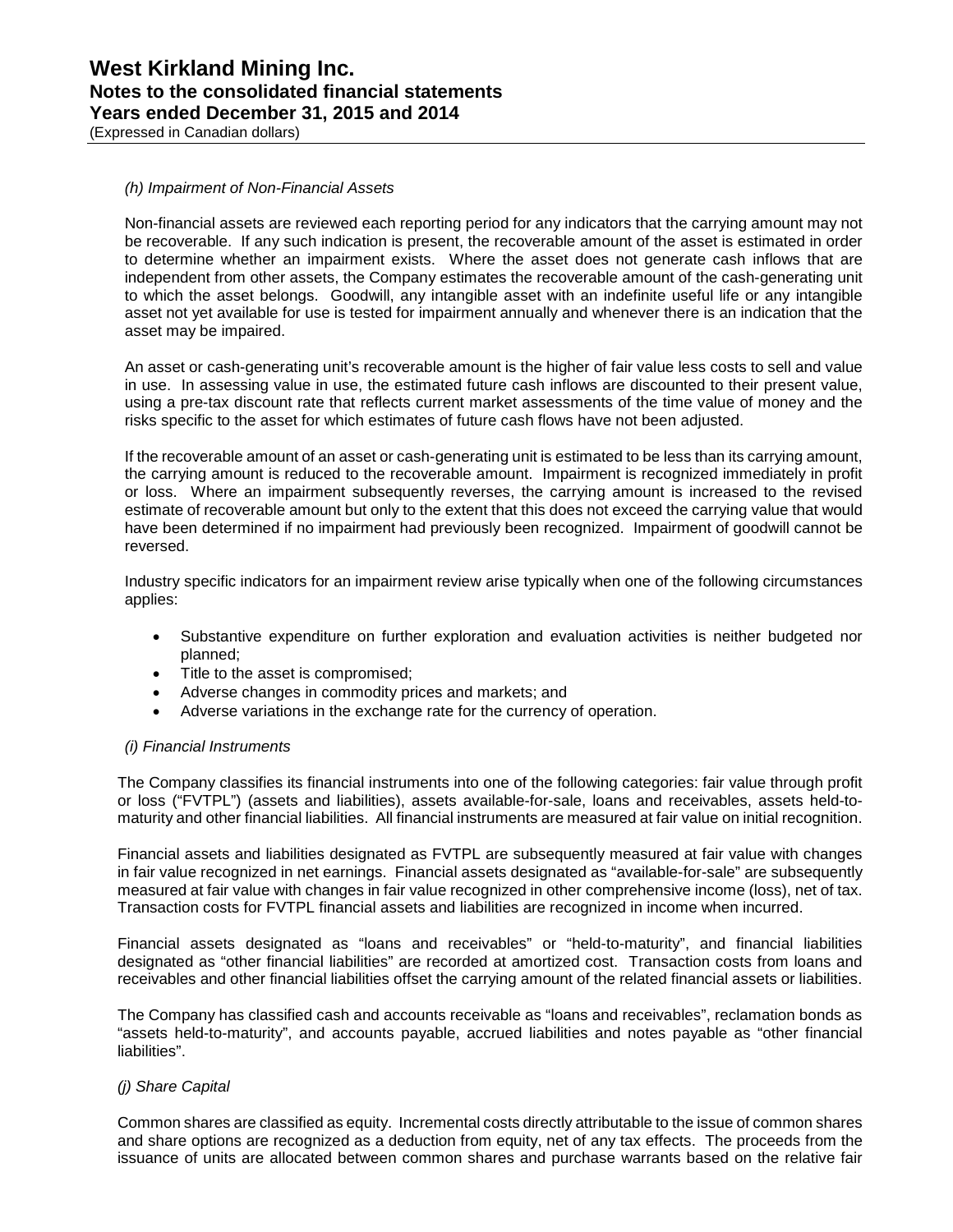(Expressed in Canadian dollars)

value method. Under this method, the proceeds are allocated to the components in proportion to their relative fair values. The market price on the date of the issuance of the shares and the market price of the publically traded warrants on their first day of trading are used to determine the relative fair values.

### *(k) Share-based Payments*

The share option plan allows the Company's board of directors to grant options to Company employees and consultants to acquire shares of the Company. The fair value of options granted to employees is measured by the Black-Scholes formula options pricing model and is recognized as a share-based compensation expense and recognized over the length of the vesting period of each tranche, while the corresponding amount is recognized in the share-based payments reserve. Compensation expense for share-based payments to non-employees is measured at the fair value of the service provided. At each financial reporting date, the number of options recognized as an expense is adjusted to reflect the number of options actually expected to vest going forward. Upon cancellation or expiry the fair value of the applicable options is transferred to deficit. An individual is classified as an employee when they are an employee for legal purposes, or primarily performing services similar to the services that would be provided by a legal employee.

### *(l) Revenue*

Revenue will be recorded when the fair value of the consideration is received or receivable and will be recognized to the extent that it is probable that the economic benefits will flow to the Company and when the revenue can be reliably measured.

Interest income is recognized monthly as earned.

### *(m) Loss Per Share*

Basic loss per share is calculated by dividing the loss attributable to common shareholders of the Company by the weighted average number of common shares outstanding during the period. Diluted loss per share is determined by adjusting the loss attributable to common shareholders and the weighted average number of common shares outstanding for the effects of dilutive instruments such as options granted to employees. During the years ended December 31, 2015 and 2014 all outstanding share options and warrants were antidilutive.

### *(n) Income Taxes*

Income tax expense comprises current and deferred income taxes. Income tax expense is recognized in profit and loss except to the extent that it relates to items recognized directly in equity or other comprehensive income, in which case it is recognized in equity or other comprehensive income.

Current tax is the expected tax payable on the taxable income for the year, using tax rates enacted or substantively enacted at the reporting date, and any adjustment to tax payable in respect of previous years.

Deferred taxes are recorded using the liability method. Deferred tax assets and liabilities are recognized for future tax consequences attributable to unused tax losses and unused tax credits and differences between the financial statement carrying amounts of existing assets and liabilities and their respective tax bases. The following temporary differences are not provided for: initial recognition of goodwill; the initial recognition of assets or liabilities in a transaction that affects neither accounting nor taxable loss and is not a business combination; and differences relating to investments in subsidiaries to the extent that they will probably not reverse in the foreseeable future. Deferred tax assets and liabilities are measured using the enacted or substantively enacted tax rates expected to apply when the asset is realized or the liability settled.

A deferred tax asset is recognized to the extent that it is probable that future taxable profits will be available against which the unused tax losses and unused tax credits and temporary differences can be utilized.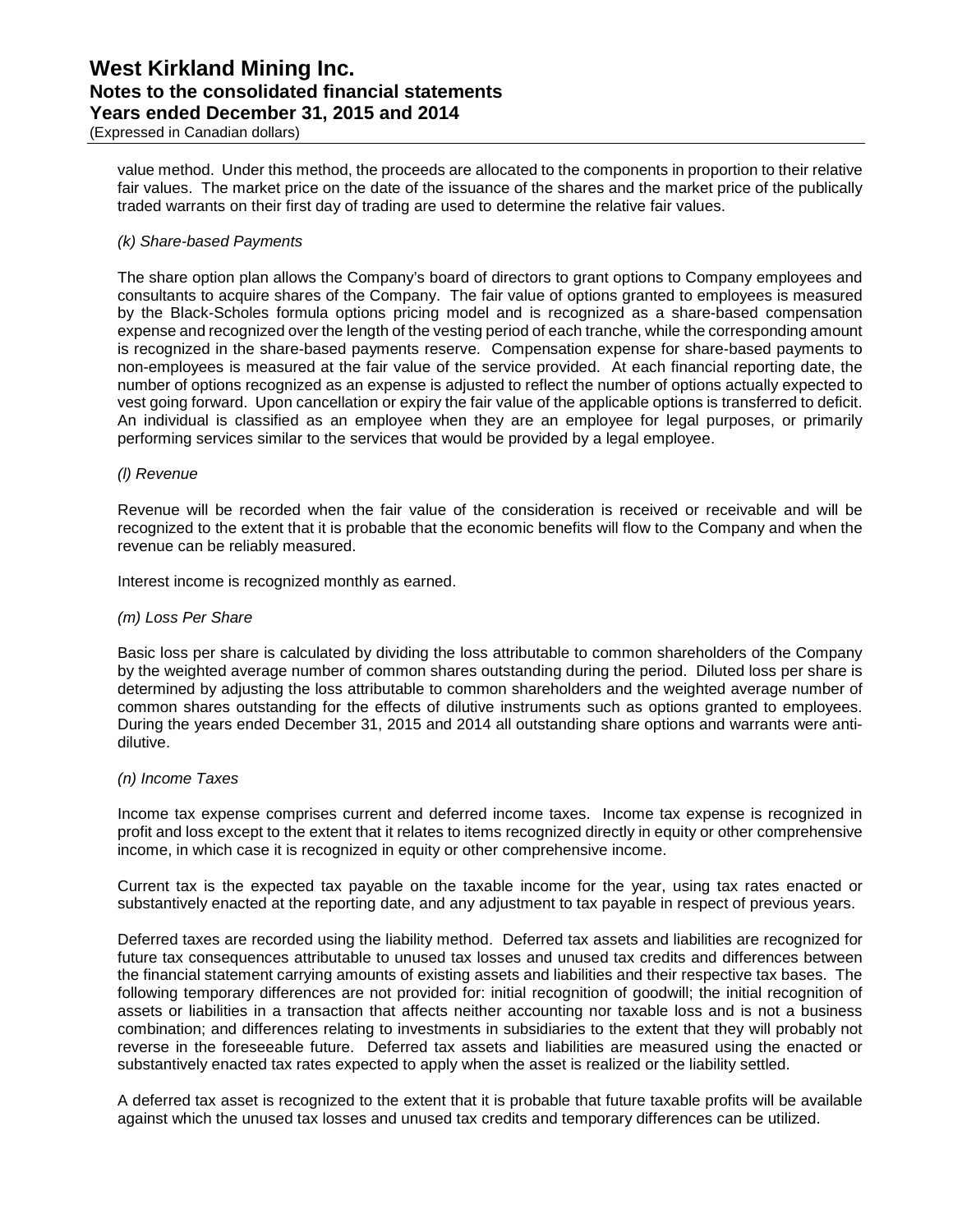(Expressed in Canadian dollars)

### *(o) Restoration, Rehabilitation and Environmental Obligations*

An obligation to incur restoration, rehabilitation and environmental costs arises when the environmental disturbance is caused by the exploration or development of a mineral property interest. Such costs arising from the decommissioning of plant and other site preparation work, discounted to their net present value, are provided for and capitalized at the start of each project to the carrying amount of the asset, along with a corresponding liability as soon as the obligation to incur such costs arises. The timing of the actual rehabilitation expenditure is dependent on a number of factors such as the life and nature of the asset, the operation license conditions and, when applicable, the environment in which the mine operates.

Discount rates using a pre-tax rate that reflects the time value of money are used to calculate the net present value. These costs are charged against profit or loss over the economic life of the related asset, through amortization using the unit-of-production method. The corresponding liability is progressively increased as the effect of discounting unwinds creating an expense in profit or loss.

Decommissioning costs are also adjusted for changes in estimates. Those adjustments are accounted for as a change in the corresponding capitalized cost, except where a reduction in costs is greater than the unamortized capitalized cost of the related assets, in which case the capitalized cost is reduced to nil and the remaining adjustment is recognized in profit or loss.

The operations of the Company have been, and may in the future be, affected from time to time in varying degrees by changes in environmental regulations, including those for site restoration costs. Both the likelihood of new regulations and their overall effect upon the Company are not predictable.

### *(p) Measurement Uncertainties*

### i) Resource estimates

The Company relies on appropriately qualified persons to estimate mineral resources. The information relating to the geological data on the size, depth and shape of the ore body requires complex geological judgments to interpret the data. Changes in the indicated and inferred mineral resources estimates may impact the carrying value of the mining properties.

### ii) Share-based payments

The Company follows accounting guidelines in determining the fair value of share-based compensation. The computed amount is not based on historical cost, but is derived based on subjective assumptions input into an option pricing model. The model requires that management make forecasts as to future events, including estimates of the average future period of issued stock options before exercise, expiry or cancellation; future volatility of the Company's share price in the life of the options (using historical volatility as a reference); and the appropriate risk-free rate of interest. Share-based compensation also incorporates an expected forfeiture rate. The expected forfeiture rate is estimated annually based on historical forfeiture rates and expectations of future forfeiture rates.

The resulting value calculated is not necessarily the value that the holder of the options could receive in an arm's length transaction, given that there is no market for the options and they are not transferable. It is management's view that the value derived is highly subjective and dependent entirely upon the input assumptions made.

#### iii) Deferred income taxes

Judgment is required in determining whether deferred tax assets are recognized on the statement of financial position. Deferred tax assets, including those arising from unutilized tax losses, require management to assess the likelihood that the Company and/or its subsidiaries will generate taxable earnings in future periods, in order to utilize recognized deferred tax assets. Estimates of future taxable income are based on forecast cash flows from operations and the application of existing tax laws in each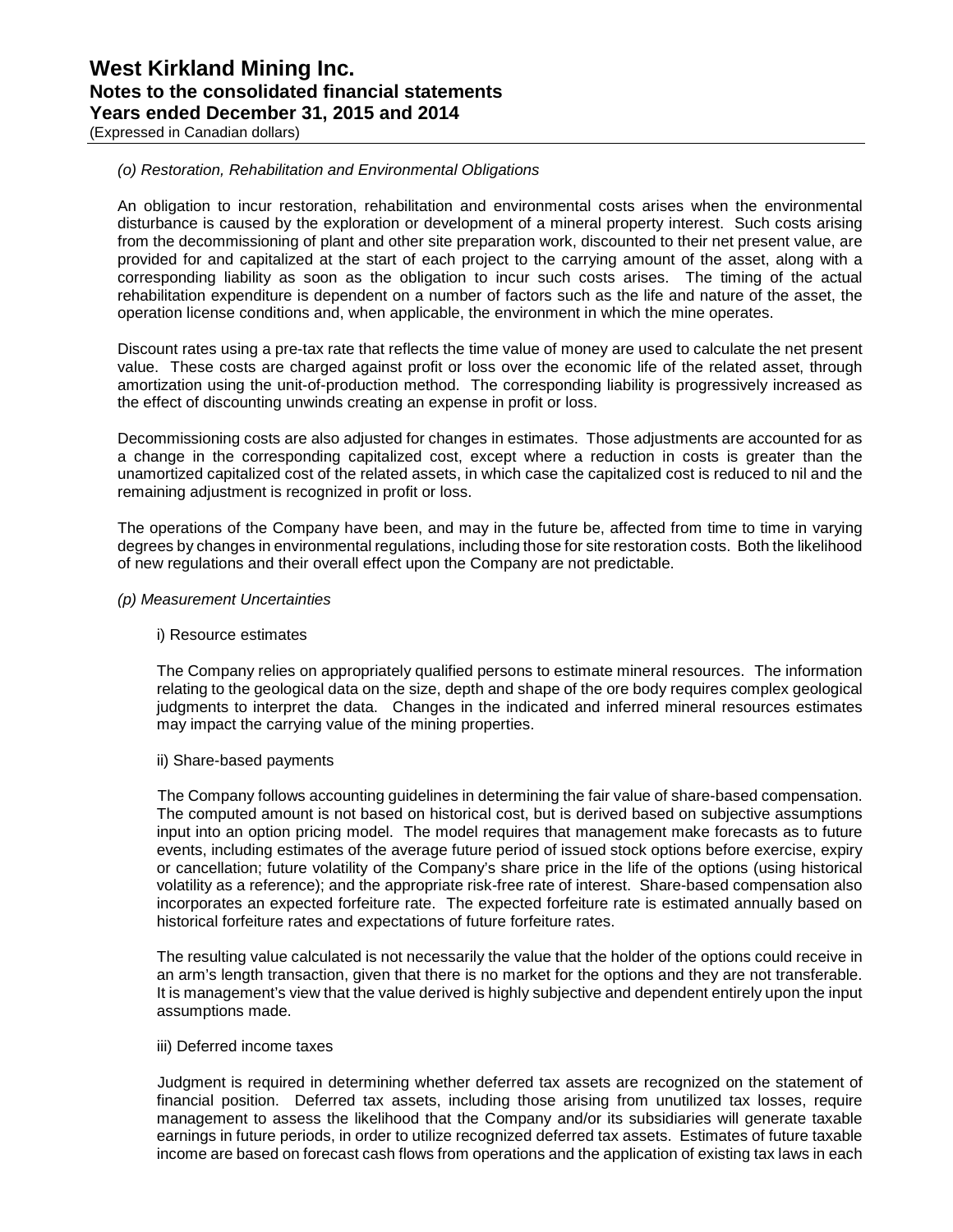jurisdiction. To the extent that future cash flows and taxable income differ significantly from estimates, the ability of the Company and/or its subsidiaries to realize the net deferred tax assets recorded at the statement of financial position date could be impacted. Additionally, future changes in tax laws in the jurisdictions in which the Company and its subsidiaries operate could limit the ability of the Company to obtain tax deductions in future periods.

#### iv) Impairment of mineral properties

The Company assesses its mineral properties quarterly to determine whether any indication of impairment exists. Where an indicator of impairment exists, a formal estimate of the recoverable amount is made, which is considered to be the higher of the fair value less costs to sell and value in use. These assessments require the use of estimates and assumptions such as long-term commodity prices, discount rates, future capital requirements, exploration potential and operating performance.

#### *(q) Significant Accounting Judgments*

The critical judgments that the Company's management has made in the process of applying the Company's accounting policies, apart from those involving estimations (Note 2(p)), that have the most significant effect on the amounts recognized in the Company's consolidated financial statements are related to the economic recoverability of the mineral properties, the determination of functional currency for the Company and its subsidiaries and the assumption that the Company will continue as a going concern.

#### *(r) Recent Accounting Pronouncements*

The Company has reviewed new accounting pronouncements that have been issued but are not yet effective. These include:

*IFRS 9 Financial Instruments*, which replaces the current standard, IAS 39 *Financial Instruments*: *Recognition and Measurement*. The new standard replaces the current classification and measurement criteria for financial assets and liabilities with only two classification categories: amortized cost and fair value. In February 2014, the IASB tentatively determined that the revised effective date for IFRS 9 would be January 1, 2019. The Company has not early adopted this standard and is currently evaluating the impact this standard may have on its consolidated financial statements.

*IFRS 15 Revenue from Contracts with Customers*. The final standard on revenue from contracts with customers was issued on May 8, 2014 and is effective for annual reporting periods beginning after January 1, 2017 for public entities with early application permitted. Entities have the option of using either a full retrospective or a modified retrospective approach to adopt the guidance. The Company is currently evaluating the impact this standard may have on its consolidated financial statements.

*IFRS 16 Leases,* which replaces the current standard, *IAS 17 Leases* and its associated interpretive guidance. The new standard eliminates the distinction between operating and financing leases and will bring most leases on-balance sheet for lessees under a single model. The new standard is effective for annual periods beginning on or after January 1, 2019 with early adoption permitted if IFRS 15 (see above) is also applied. The Company is currently evaluating the impact this standard may have on its consolidated financial statements.

### **3. Reclamation Bond**

The Company's US subsidiary, WK Mining (USA) Ltd. ("WK Mining (USA)"), has posted a total statewide bond of \$214,520 (US\$155,000) to the Bureau of Land Management (the "BLM") in the state of Nevada for disturbance of ground required to complete exploration work on projects in Nevada under the jurisdiction of the BLM. US\$61,400 was included in the purchase of Hasbrouck and Three Hills and the Company increased the bond by a further US\$38,600 bringing the Company's total BLM bond increase in the year to US\$100,000. This bond is applicable to work done on any property in Nevada and the funds are held in the State of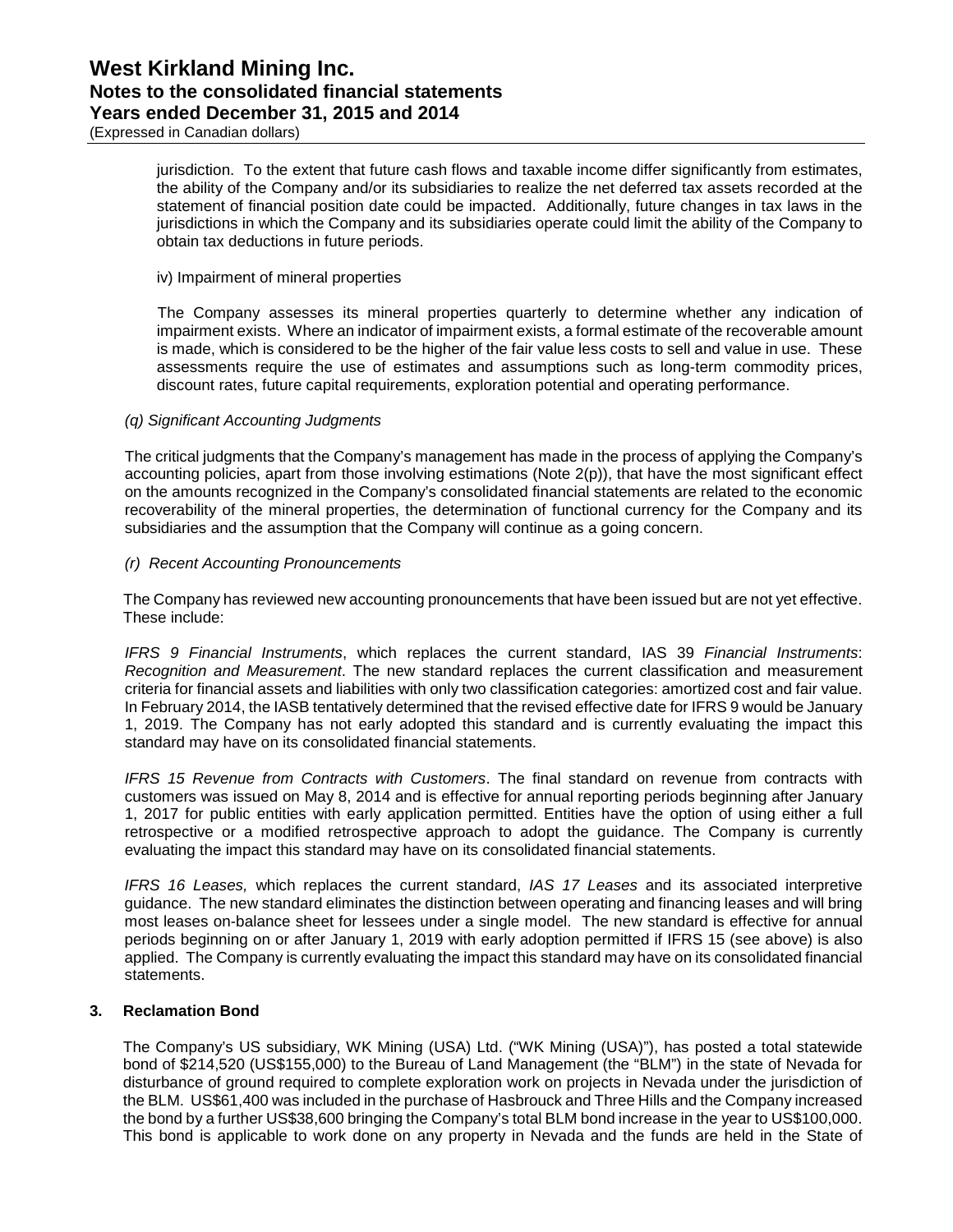(Expressed in Canadian dollars)

Nevada's reclamation performance bond pool. The Company transferred permits associated with the Hasbrouck and Three Hills project into the Company's name.

WK Mining (USA) has also posted a statewide bond of \$69,200 (US\$50,000) to the Division of Oil, Gas and Mining of Utah ("DOGM") for disturbance of ground required to complete exploration work on the TUG Project. This is applicable to work done on any property in Utah under the jurisdiction of the BLM or DOGM. The funds are held in the State of Utah's reclamation performance bond pool. They are held in an interest bearing account and will be returned with interest when the projects are successfully reclaimed. Total interest of \$227 (US\$164) has been earned on this bond.

### **4. Property and Equipment**

The Company holds the following property and equipment at December 31, 2015 and 2014:

|                                    |    | <b>Field</b>     | Leasehold           |                 |           |
|------------------------------------|----|------------------|---------------------|-----------------|-----------|
| Cost                               |    | <b>Equipment</b> | <b>Improvements</b> | <b>Vehicles</b> | Total     |
| Balance December 31, 2013          |    | 59,369           | 51,703              | 85,678          | 196,750   |
| Additions                          |    | 27,895           | 3,851               |                 | 31.746    |
| Foreign exchange movement          |    | 4,505            |                     | 7,774           | 12,279    |
| Balance December 31, 2014          |    | 91,769           | 55,554              | 93,452          | 240,775   |
| Foreign exchange movement          |    | 15,836           |                     | 18,036          | 33,872    |
| <b>Balance December 31, 2015</b>   | S. | 107,605          | \$<br>55,554        | \$111,488       | \$274,647 |
|                                    |    |                  |                     |                 |           |
| <b>Accumulated Depreciation</b>    |    |                  |                     |                 |           |
| Balance December 31, 2013          |    | 42,789           | 3,078               | 49,993          | 95,860    |
| Additions                          |    | 6,762            | 7,936               | 11,677          | 26,375    |
| Foreign exchange movement          |    | 3,191            |                     | 4,537           | 7,728     |
| Balance December 31, 2014          |    | 52,742           | 11,014              | 66.207          | 129.963   |
| Additions                          |    | 13,881           | 7,936               | 9.751           | 31,568    |
| Foreign exchange movement          |    | 8,588            |                     | 13,194          | 21,782    |
| <b>Balance December 31, 2015</b>   | \$ | 75,211           | \$<br>18,950        | \$89.152        | \$183,313 |
|                                    |    |                  |                     |                 |           |
| Carrying amount, December 31, 2015 | S  | 32,394           | \$<br>36,604        | \$22,336        | \$91,334  |
|                                    |    |                  |                     |                 |           |
| Carrying amount, December 31, 2014 | S  | 39,027           | \$<br>44,540        | \$27,245        | \$110,812 |

During the years ended December 31, 2015 and 2014 the Company capitalized depreciation of \$23,191 and \$13,705 respectively to mineral properties.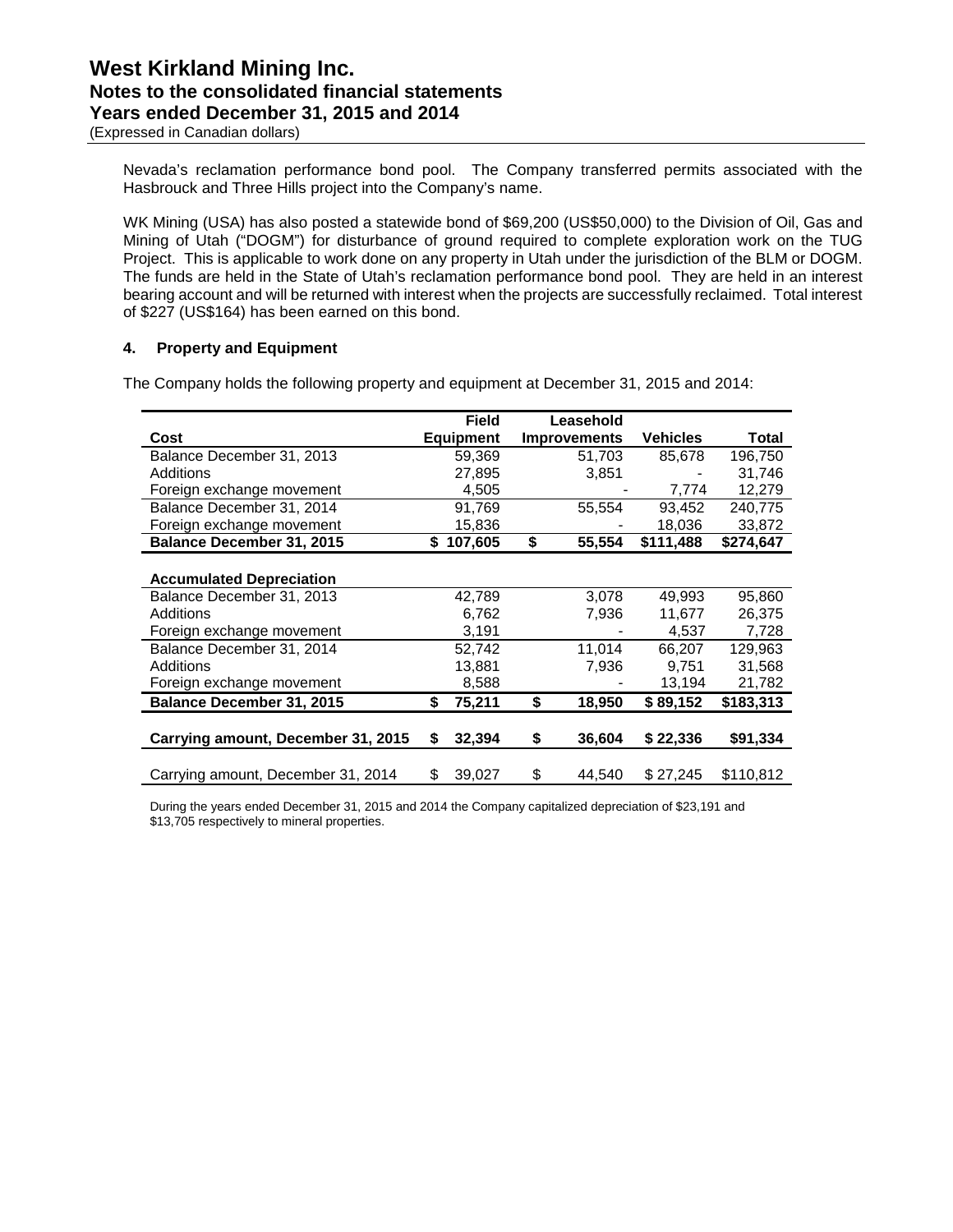### **Notes to the consolidated financial statements**

**Years ended December 31, 2015 and 2014**

(Expressed in Canadian dollars)

### **5. Mineral Properties**

|                                                                |    | <b>Hasbrouck</b><br>& Three<br><b>Hills</b> | Fronteer<br>& TUG | Rubicon                            | Total              |
|----------------------------------------------------------------|----|---------------------------------------------|-------------------|------------------------------------|--------------------|
|                                                                |    |                                             |                   |                                    |                    |
| <b>Acquisition costs of mineral rights</b>                     |    |                                             |                   |                                    |                    |
| Balance December 31, 2013                                      | \$ |                                             | \$<br>25,353      | \$<br>240,746                      | \$<br>266,099      |
| Incurred during the year                                       |    | 23,525,321                                  |                   |                                    | 23,525,321         |
| Write-down                                                     |    |                                             |                   | (253, 512)                         | (253, 512)         |
| Foreign exchange movement                                      |    |                                             | 1,569             | 12,766                             | 14,335             |
| Balance December 31, 2014                                      | \$ | 23,525,321                                  | \$<br>26,922      | \$                                 | \$<br>23,552,243   |
|                                                                |    |                                             |                   |                                    |                    |
| <b>Deferred exploration costs</b>                              |    |                                             |                   |                                    |                    |
| Balance December 31, 2013                                      | \$ |                                             | \$<br>4,935,089   | \$<br>2,997,518                    | \$<br>7,932,607    |
| Engineering                                                    |    | 1,110,842                                   |                   |                                    | 1,110,842          |
| Permitting                                                     |    | 601,963                                     |                   |                                    | 601,963            |
| Drilling - non exploration                                     |    | 734,719                                     |                   |                                    | 734,719            |
| Drilling - exploration                                         |    | 540,671                                     |                   |                                    | 540,671            |
| Salaries and Wages                                             |    | 437,223                                     |                   |                                    | 437,223            |
| Other                                                          |    | 363,748                                     | 111,167           |                                    | 474,915            |
| Write-down                                                     |    |                                             | (1,662,697)       | (3, 156, 468)                      | (4,819,165)        |
| Foreign exchange movement                                      |    |                                             | 308,800           | 158,950                            | 467,750            |
| Balance December 31, 2014                                      | \$ | 3,789,166                                   | \$<br>3,692,359   | \$<br>$\qquad \qquad \blacksquare$ | \$<br>7,481,525    |
| Total December 31, 2014                                        | s, | 27,314,487                                  | \$<br>3,719,281   | \$                                 | \$<br>31,033,768   |
|                                                                |    |                                             |                   |                                    |                    |
|                                                                |    |                                             |                   |                                    |                    |
|                                                                |    |                                             |                   |                                    |                    |
| <b>Acquisition costs of mineral rights</b>                     |    |                                             |                   |                                    |                    |
| Balance December 31, 2014                                      | \$ | 23,525,321                                  | \$<br>26,922      | \$                                 | \$<br>23,552,243   |
| Incurred during the period                                     |    | (69, 200)                                   | 20,015            |                                    | (49, 185)          |
| Foreign exchange movement                                      |    | 4,540,401                                   | 5,196             | ٠                                  | 4,545,597          |
| Balance December 31, 2015                                      | \$ | 27,996,522                                  | \$<br>52,133      | \$                                 | \$<br>28,048,655   |
|                                                                |    |                                             |                   |                                    |                    |
| <b>Deferred exploration costs</b><br>Balance December 31, 2014 | \$ | 3,789,166                                   | \$<br>3,692,359   | \$                                 | \$<br>7,481,525    |
|                                                                |    |                                             | 938               |                                    |                    |
| Engineering<br>Permitting                                      |    | 905,524<br>867,170                          |                   |                                    | 906,462<br>867,170 |
|                                                                |    |                                             |                   |                                    | 41,052             |
| Drilling - non exploration<br>Drilling - exploration           |    | 41,052<br>85,620                            |                   |                                    | 85,620             |
| Salaries and Wages                                             |    | 544,489                                     |                   |                                    | 544,489            |
| Other                                                          |    | 196,084                                     | 85,449            |                                    | 281,533            |
| Foreign exchange movement                                      |    | 731,352                                     | 712,627           |                                    | 1,443,979          |
| Balance December 31, 2015                                      | \$ | 7,160,457                                   | \$<br>4,491,373   | \$<br>$\blacksquare$               | \$<br>11,651,830   |
| Total December 31, 2015                                        | \$ | 35,156,979                                  | \$<br>4,543,507   | \$<br>$\overline{\phantom{0}}$     | \$<br>39,700,485   |

### **(a) Hasbrouck and Three Hills**

On January 24, 2014, the Company signed a binding letter agreement with Allied Nevada Gold Corp. ("ANV") to acquire ANV's Hasbrouck and Three Hills properties (together the "Hasbrouck Project") for consideration of up to US\$30 million. The Company was required to pay an aggregate of US\$20 million to acquire a 75% interest in the properties with a US\$500,000 non-refundable cash deposit made upon execution of the letter agreement. The additional US\$19.5 million was paid April 23, 2014 at which time the Company purchased a 75% interest in the properties. The Company has the option to pay an additional US\$10 million to ANV within 30 months of April 23, 2014 in accordance with the terms and conditions of the letter agreement, where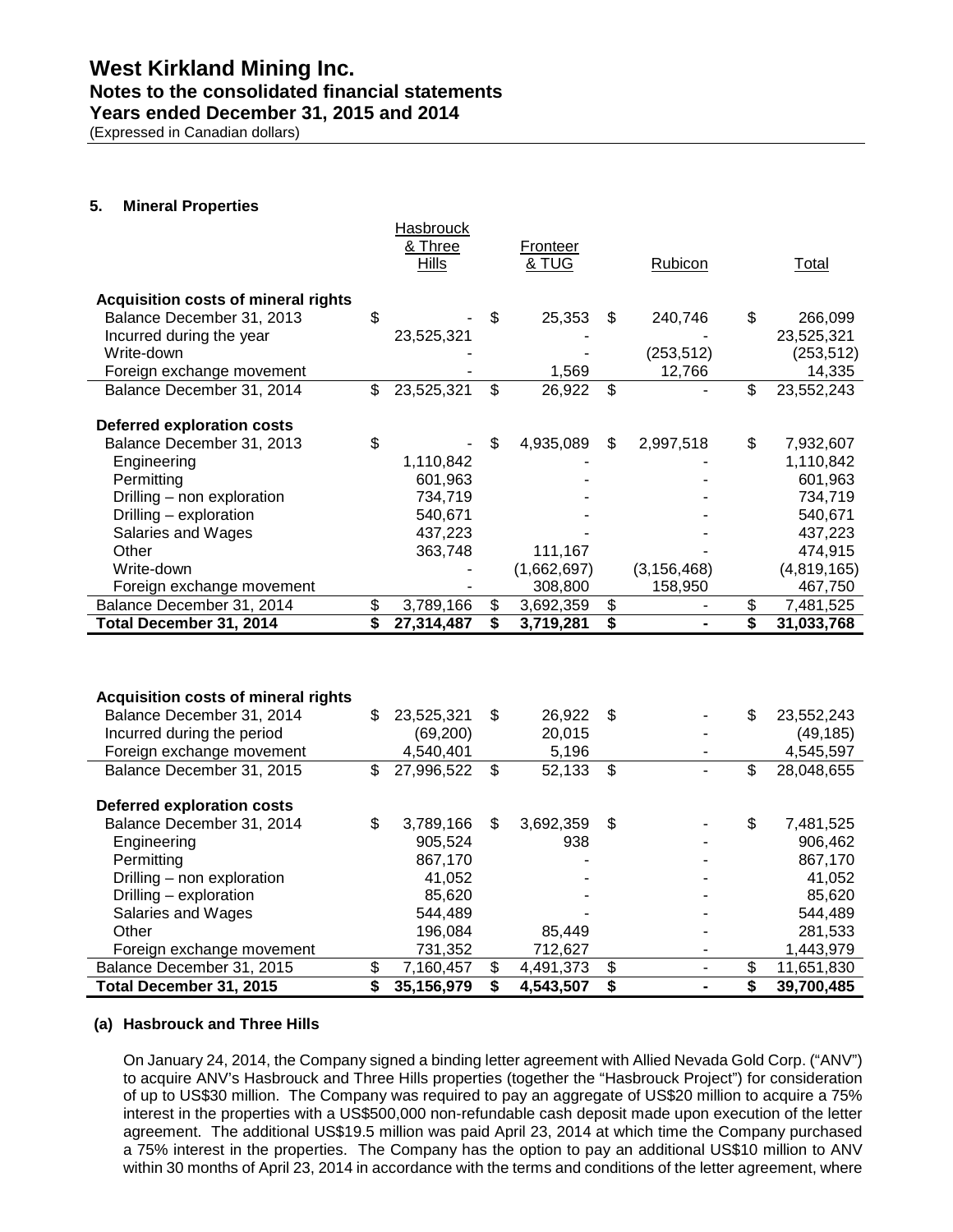(Expressed in Canadian dollars)

it will acquire the remaining 25% interest in the properties. If the Company does not make the additional payment to ANV, or if the Company offers the payment and ANV chooses to decline the payment, the properties shall be transferred into a joint venture with the Company retaining a 75% interest in the joint venture and ANV retaining a 25% interest.

On March 10, 2015, ANV announced that it had filed for Chapter 11 bankruptcy protection in the U.S. and was implementing a financial restructuring of its debt. On June 19, 2015 Waterton Precious Metals Fund ("Waterton") acquired all of ANV's exploration properties and related assets (excluding the Hycroft operation) for US\$17.5 million. The bankruptcy of ANV and the subsequent acquisition of the 25% interest in the Hasbrouck project by Waterton does not alter the Company's legal rights or interests in the Hasbrouck Project and the Company continues to hold title to the properties.

### **(b) Fronteer / TUG**

On December 14, 2010, the Company entered into an agreement with Fronteer Gold Inc. ("Fronteer") to option 11 properties which total approximately 234 km2 in north eastern Nevada and Utah. On February 3, 2011 Fronteer was acquired by Newmont Mining Corporation ("Newmont"). The acquisition of Fronteer had no effect on the agreement with the Company. In the agreement, the Company had the option of earning in on a number of designated properties and earned a 60% interest on the TUG property in 2013. The Company has no further earn-in requirements on the TUG property and will hold a 60% interest indefinitely. All other properties were written off and earn-in rights relinquished. At December 31, 2014, the Company wrote down the capitalized mineral property costs related to TUG of \$1.7 million to a carrying value of \$3.7 million due to continued depressed commodity prices.

### **(c) Rubicon**

On June 23, 2011, the Company entered into an agreement with Rubicon Minerals Corporation ("Rubicon") to option 909 km<sup>2</sup> in northeastern Nevada by spending US\$15 million over four years. During 2014 the Company chose to focus on other properties and all deferred acquisition and exploration costs were written off. As the minimum yearly spend requirements were not fulfilled the agreement has now officially lapsed and the Company retains no interest in these properties.

### **6. Reclamation Provision**

The reclamation provision represents the estimated costs required to provide adequate restoration and rehabilitation of drilling activities in Nevada and Utah. The Company measures the reclamation costs at fair value, which is based on the net present value of future cash expenditures upon reclamation of drilling sites and related lands. Reclamation costs are capitalized to mineral properties and will be amortized over the life of the related mine once the mine commences commercial production.

As at December 31, 2015, the provision of \$67,035 (2014 – \$75,691) for reclamation cost obligations has been adjusted to reflect risk. The estimate has been discounted at its present value at a rate of approximately 1.98% per annum (2014 – 1.38%) being an estimate of the long-term, risk-free, pre-tax cost of borrowing. The undiscounted balance of the reclamation provision is \$62,280 at December 31, 2015 (2014 – \$71,926) and is expected to be incurred between 2015 and 2024.

### **7. Share Capital**

The authorized share capital consists of an unlimited number of common shares without par value.

At December 31, 2015 the Company had 308,134,169 shares outstanding.

In December 2015, the Company closed a non-brokered private placement of 14,000,000 common shares at a price \$0.05 per share for gross proceeds of \$700,000. Total share issuance costs were \$29,660.

In April and May 2014 the Company closed a fully marketed prospectus offering of units of the Company, including the exercise of an overallotment option, and a concurrent non-brokered private placement, for a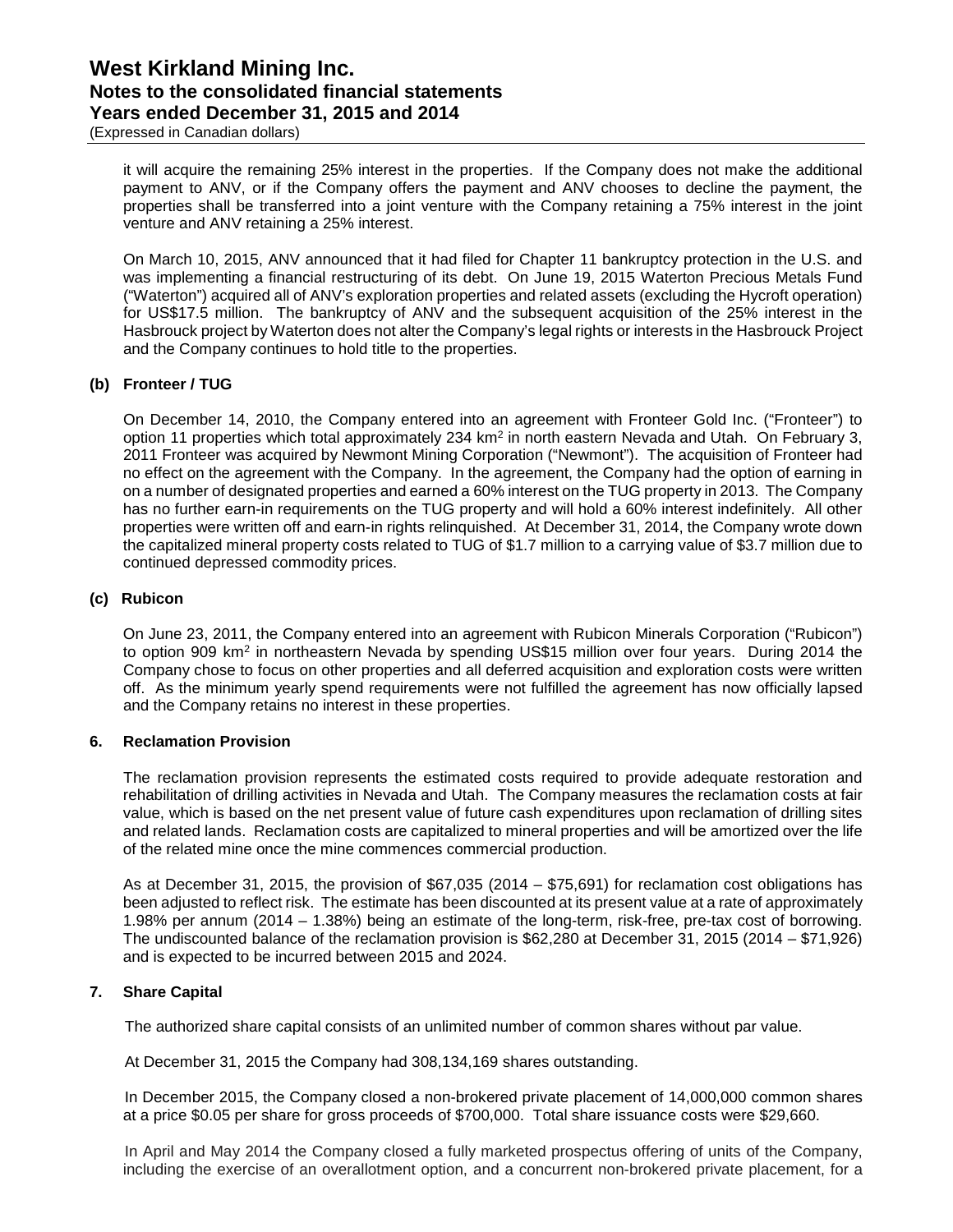total of 220,940,833 units at a price of \$0.15 each for aggregate gross proceeds of \$33.1 million. Each unit in the offerings consisted of one common share of the Company and one common share purchase warrant exercisable for one common share at a price of \$0.30 at any time prior to April 17, 2019. Including legal fees and a cash commission paid to brokers representing 6% of the gross proceeds raised, the cost of the offerings to the Company was approximately \$2.9 million.

On January 29 and 31, 2014, the Company closed the first and second tranche of a non-brokered private placement of 11,900,000 common shares of the Company at a price of \$0.10 per share for gross proceeds of \$1,190,000. The brokers received a cash commission of \$43,500.

### *Warrant Reserve*

|                                  | Number of warrants |      | Amount      |    | Weighted<br>Average<br><b>Exercise Price</b> |
|----------------------------------|--------------------|------|-------------|----|----------------------------------------------|
|                                  |                    |      |             |    |                                              |
| Balance December 31, 2013        | 24,814,301         | - \$ | 1,450,827   | \$ | 0.42                                         |
| Warrants expired                 | (24, 814, 301)     |      | (1,450,827) |    | 0.42                                         |
| Warrants issued                  | 220,940,833        |      | 4,418,817   |    | 0.30                                         |
| <b>Balance December 31, 2014</b> | 220,940,833        | S.   | 4,418,817   | S  | 0.30                                         |
| <b>Balance December 31, 2015</b> | 220,940,833        | S    | 4,418,817   |    | 0.30                                         |

During the year ended December 31, 2014 a total of 24,814,301 share purchase warrants were cancelled at a recorded amount of \$1,450,827. The carrying value of these options was transferred from warrant reserve to deficit.

During the year ended December 31, 2014 the Company issued 220,940,833 warrants. These warrants were issued pursuant to the fully marketed prospectus offering and non-brokered private placement that both closed in April and May of 2014. Each warrant is exercisable for one common share at a price of \$0.30 at any time prior to April 17, 2019. The \$4,418,817 fair value of these warrants was estimated using the relative fair value method using the share price on the date of issue of the shares and the warrant price from the first day of public trading.

### *Share based payment reserve*

The Company established a stock option plan (the "Plan") on May 1, 2007, whereby options can be granted to directors, officers, employees and consultants at the discretion of the Board of Directors. The number of options that can be granted is limited to 10% of the total shares issued and outstanding.

The following table summarizes the Company's outstanding share options:

| <b>Exercise Price</b> | Number Outstanding at<br>December 31, 2015 | <b>Weighted Average</b><br><b>Remaining Contractual</b><br>Life (Years) | Number Exercisable at<br>December 31, 2015 |
|-----------------------|--------------------------------------------|-------------------------------------------------------------------------|--------------------------------------------|
| \$1.10                | 90,000                                     | 0.72                                                                    | 90,000                                     |
| \$1.00                | 100,000                                    | 0.88                                                                    | 100,000                                    |
| \$0.22                | 500,000                                    | 2.18                                                                    | 500,000                                    |
| \$0.15                | 6,800,000                                  | 3.48                                                                    | 6,800,000                                  |
| \$0.10                | 100,000                                    | 4.13                                                                    | 100,000                                    |
|                       | 7,590,000                                  | 3.34                                                                    | 7,590,000                                  |

The weighted average remaining contractual life of the options outstanding at December 31, 2015 is 3.34 years.

The following table summarizes the Company's share based payment reserve: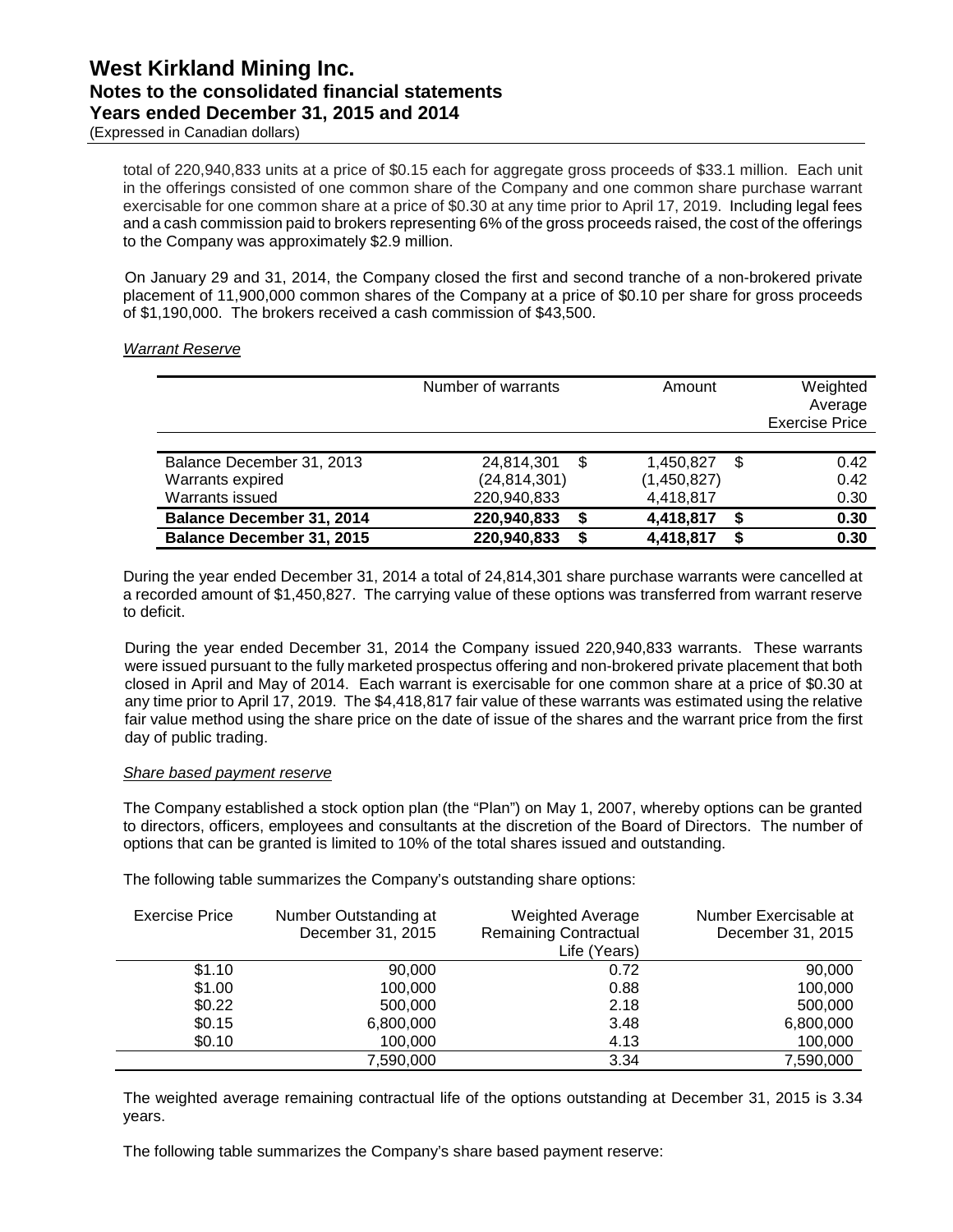(Expressed in Canadian dollars)

| <b>Balance December 31, 2013</b> | 514.153    |
|----------------------------------|------------|
| Share compensation expense       | 657,768    |
| <b>Balance December 31, 2014</b> | 1,171,921  |
| Share compensation expense       | 2.598      |
| Share options cancelled          | (385, 430) |
|                                  | 789.089    |

During the year ended December 31, 2015 a total of 1,910,000 share purchase options were cancelled at a fair value amount of \$385,430. The fair value of these options was transferred from share based payment reserve to deficit.

On February 16, 2015, 100,000 share purchase options were granted to an employee of the Company. Each option is exercisable at a price of \$0.10 per share for a period of five years and vests immediately. The Company expensed \$2,598 related to these options and used the Black-Scholes model to determine the grant date fair value using the following assumptions:

| Expected life                    | 5 vears  |
|----------------------------------|----------|
| Risk-free interest rate          | $0.60\%$ |
| Expected volatility <sup>1</sup> | 80%      |
| Expected dividends               |          |

<sup>1</sup>Expected volatility is based on the trading history of the Company. Given the limited trading history for the Company, this volatility was then compared to the historical volatility of a peer group of companies with a similar corporate structure and operating in similar regions as the Company. The Company's expected volatility is similar to a comparable peer group.

For the year ended December 31, 2014, 7,500,000 share purchase options were granted to various employees, consultants and directors associated with the Company. Each option is exercisable at a price of \$0.15 for a period of five years and vests immediately. The Company expensed \$560,420 and capitalized \$97,348 to the Hasbrouck/Three Hills property related to these options. At the grant dates the Black Scholes model was used to value these options using the following weighted average assumptions:

| Expected life                      | 5 vears |
|------------------------------------|---------|
| Risk-free interest rate            | 1.47%   |
| $Expected$ volatility <sup>1</sup> | 90%     |
| Expected dividends                 |         |

<sup>1</sup>Expected volatility is based on the trading history of the Company. Given the limited trading history for the Company, this volatility was then compared to the historical volatility of a peer group of companies with a similar corporate structure and operating in similar regions as the Company. The Company's expected volatility is similar to a comparable peer group.

As at December 31, 2015, the weighted average fair value per option outstanding was \$0.10

|                                  | <b>Number</b> | <b>Weighted average</b><br>exercise price |
|----------------------------------|---------------|-------------------------------------------|
| Balance December 31, 2013        | 1,900,000     | \$0.63                                    |
| Granted                          | 7,500,000     | \$0.15                                    |
| <b>Balance December 31, 2014</b> | 9,400,000     | \$0.25                                    |
| Granted                          | 100,000       | \$0.10                                    |
| Cancelled                        | (1,910,000)   | \$0.52                                    |
| <b>Balance December 31, 2015</b> | 7,590,000     | \$0.18                                    |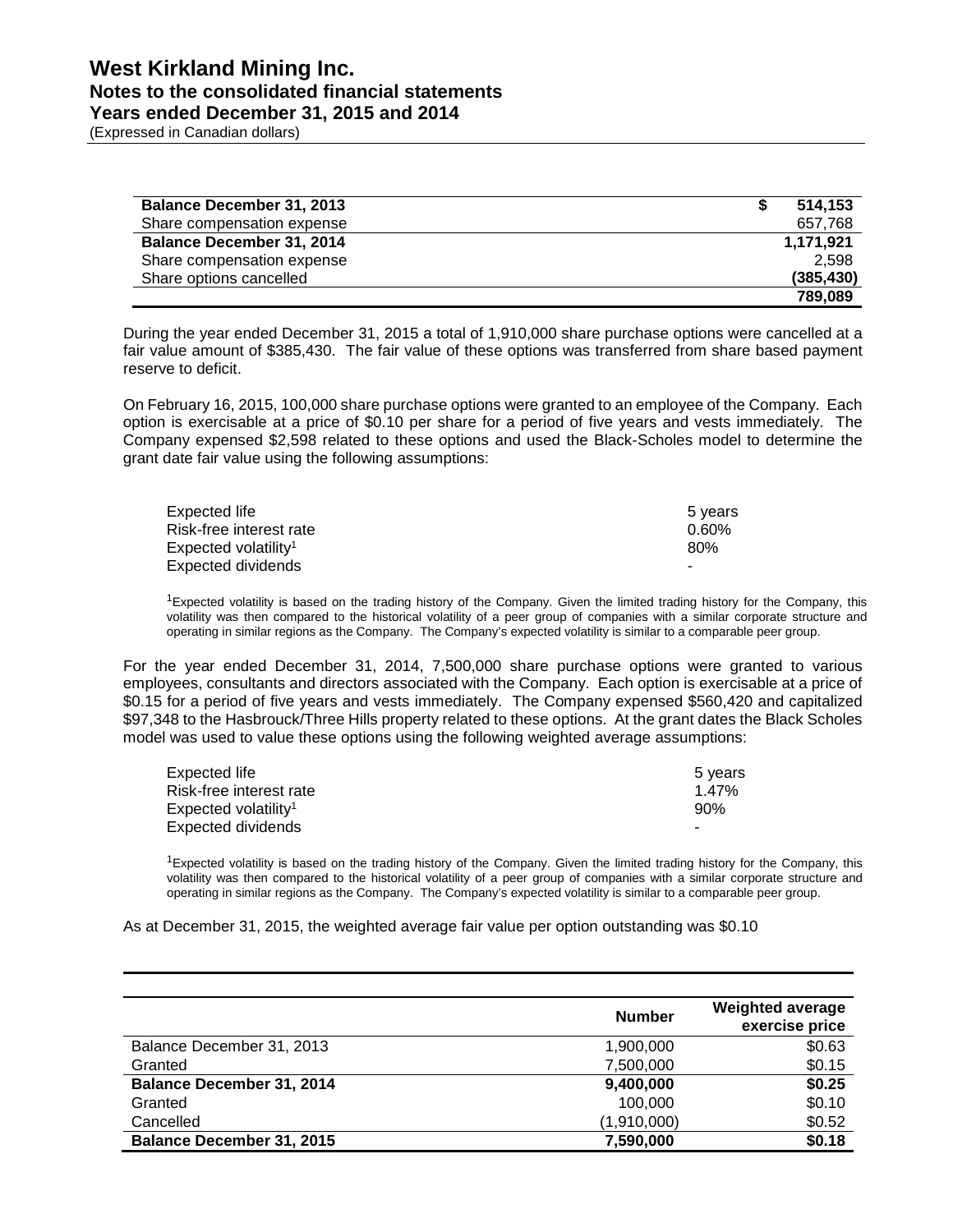(Expressed in Canadian dollars)

The weighted average exercise price for both the outstanding and exercisable share purchase options at December 31, 2015 was \$0.18.

#### **8. Capital Risk Management**

The Company's objectives in managing its liquidity and capital are to safeguard the Company's ability to continue as a going concern and to provide financial capacity to meet its strategic objectives. The capital structure of the Company consists of equity attributable to common shareholders, comprising of issued share capital, reserves and accumulated deficit.

The Company manages the capital structure and makes adjustments to it in light of changes in economic conditions and the risk characteristics of the underlying assets. To maintain or adjust the capital structure, the Company may attempt to issue new shares, issue new debt and acquire or dispose of mineral rights.

As at December 31, 2015 the Company does not have any long-term debt and is not subject to any externally imposed capital requirements.

#### **9. Financial Risk Management**

The Company examines the various financial instrument risks to which it is exposed and assesses the impact and likelihood of those risks.

*(a) Fair Value*

As at December 31, 2015, the Company's financial instruments consist of cash, accounts receivable, reclamation bonds, accounts payable and accrued liabilities. The fair values of accounts receivable and accounts payable approximate their carrying values due to the short-term nature of these instruments and the fair value of the reclamation bonds approximates their fair value due to the fact they earn interest at rates approximating market rates.

#### *(b) Interest Rate Risk*

Interest rate risk is the risk that the fair value or future cash flows of a financial instrument will fluctuate because of changes in market interest rates. The Company is exposed to the short-term interest rates through the interest earned on cash balances; however, management does not believe this exposure is significant.

*(c) Credit Risk*

Credit risk is the risk of financial loss to the Company if a customer fails to meet its contractual obligations. The Company is exposed to credit risk through its cash which is held in large Canadian financial institutions and accounts receivable. The Company believes this credit risk is insignificant.

#### *(d) Foreign Currency Risk*

Foreign currency risk is the risk that the fair value of financial instruments or future cash flows will fluctuate as a result of changes in foreign exchange rates. The Company operates in Canada and the United States and is therefore exposed to foreign currency risk arising from transactions denominated in U.S. dollars. Certain amounts of the Company's accounts payable and accrued liabilities are denominated in U.S. dollars. A 10% change in the exchange rate between the Canadian and United States dollar would have an effect on the loss before income taxes as at December 31, 2015 of approximately \$23,750. The Company monitors its net exposure to foreign currency fluctuations and adjusts its cash held in U.S. dollars accordingly. The following table lists the Canadian dollar equivalent of financial instruments and other current assets denominated in U.S. dollars as of December 31, 2015: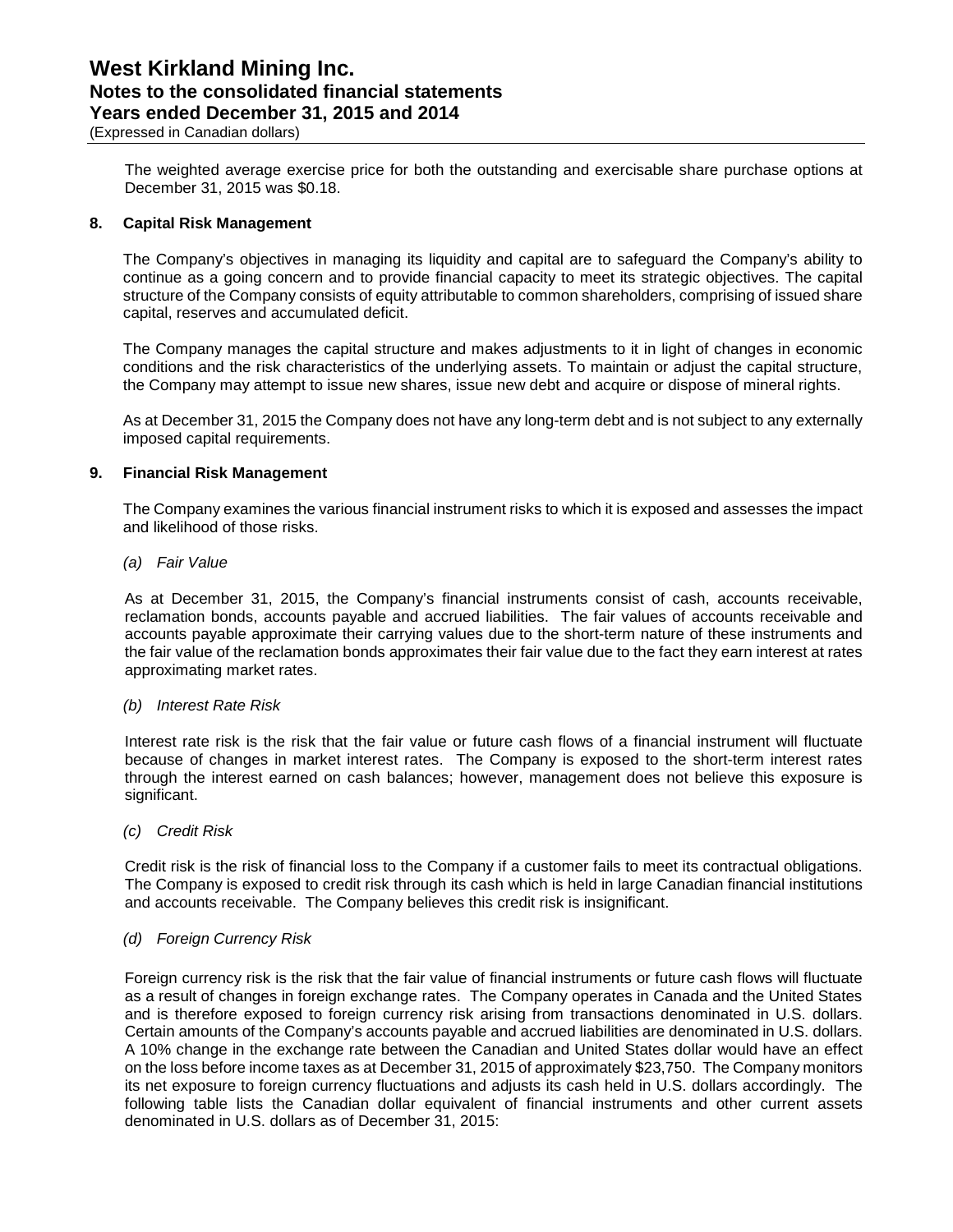(Expressed in Canadian dollars)

|                                          | December 31, 2015 | December 31, 2014 |         |  |
|------------------------------------------|-------------------|-------------------|---------|--|
|                                          |                   |                   |         |  |
| Cash                                     | \$<br>179.569     | \$.               | 277.470 |  |
| Accounts receivable                      | 10.380            |                   | 19.782  |  |
| Prepaid expenses and other               | 25.579            |                   | 80.401  |  |
| <b>Reclamation bond</b>                  | 283,947           |                   | 238.011 |  |
| Accounts payable and accrued liabilities | 182.867           |                   | 577,074 |  |

### *(e) Liquidity Risk*

Liquidity risk is the risk that the Company will not be able to meet its financial obligations as they fall due. The Company manages liquidity risk through the management of its capital structure.

Accounts payable and accrued liabilities are due within the current operating period.

#### **10. Segmented Information**

The Company currently operates in one segment, being the exploration of mineral properties in Nevada and Western Utah, USA. The Company's cumulative mineral property expenditures since inception in Nevada and Western Utah totaled \$46,130,270. The Company's executive and head office is located in Vancouver, British Columbia, Canada.

| As at December 31, 2015                  | Canada          | <b>United States</b> | Total      |
|------------------------------------------|-----------------|----------------------|------------|
| <b>Current Assets</b>                    | \$<br>1,000,253 | \$<br>229,004        | 1,229,257  |
| <b>Mineral Properties</b>                | ۰               | 39,700,485           | 39,700,485 |
| <b>Other Assets</b>                      | 37.637          | 337,644              | 375,281    |
| <b>Total Assets</b>                      | 1,037,890       | 40,267,133           | 41,305,023 |
| Accounts Payable and accrued liabilities | 118,149         | 182.867              | 301,016    |
| Net loss                                 | 901,703         | 237,573              | 1,139,276  |

| As at December 31, 2014                  | Canada          | <b>United States</b> | Total           |
|------------------------------------------|-----------------|----------------------|-----------------|
| <b>Current Assets</b>                    | \$<br>4,146,731 | \$<br>377,652        | \$<br>4,524,383 |
| <b>Mineral Properties</b>                |                 | 31,033,768           | 31,033,768      |
| <b>Other Assets</b>                      | 46.014          | 302,809              | 348,823         |
| <b>Total Assets</b>                      | 4,192,745       | 31,714,229           | 35,906,974      |
| Accounts Payable and accrued liabilities | 97,470          | 577,074              | 674.544         |
| Net loss                                 | 1,883,827       | 5,407,087            | 7,290,914       |
| Write-down of exploration projects       | ۰               | 5,072,677            | 5,072,677       |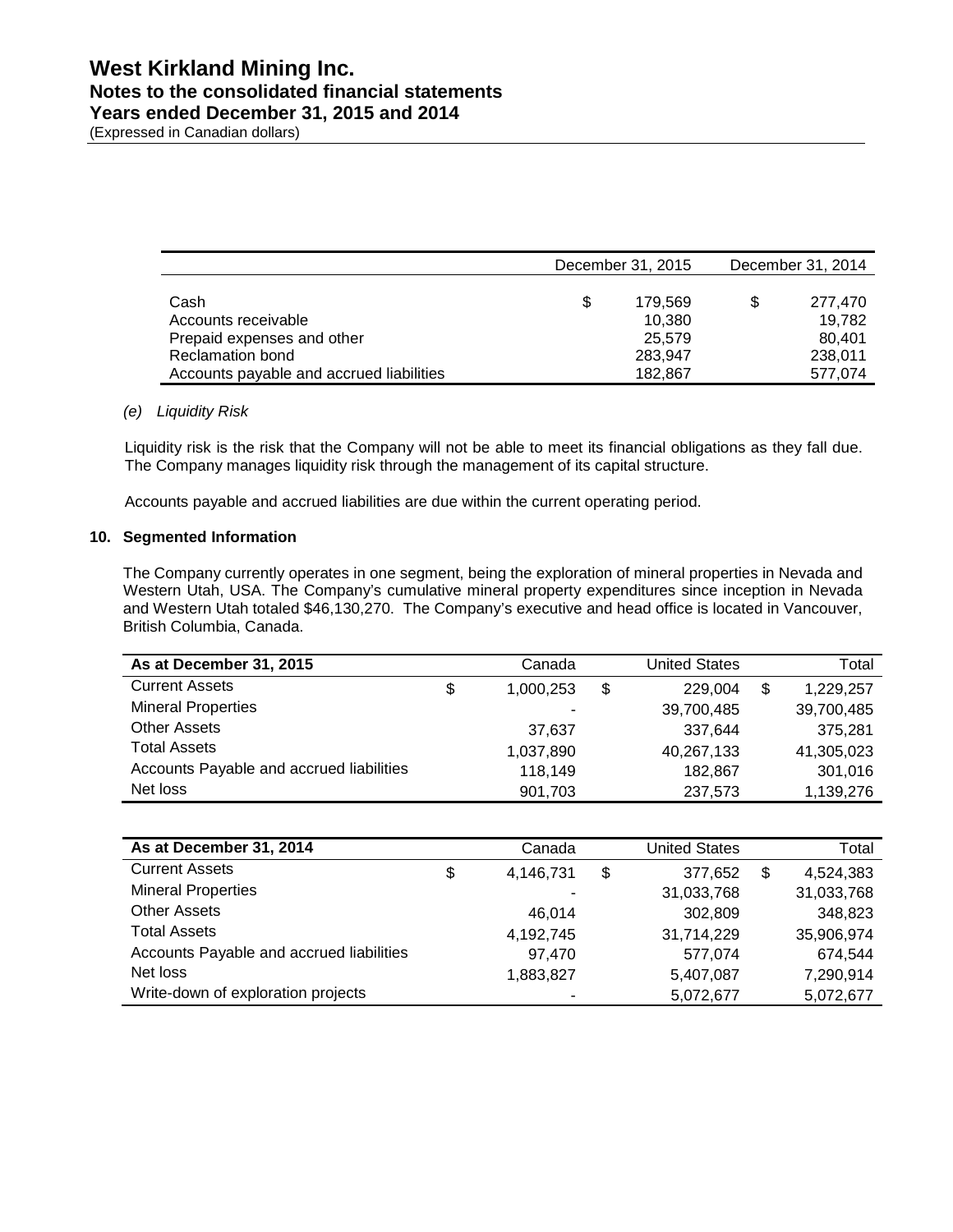(Expressed in Canadian dollars)

### **11. Related Party Transactions**

The Company paid remuneration for the following items with companies related by way of directors in common:

|                                                                    |   | December 31,<br>2015                  |    | December 31,<br>2014                  |
|--------------------------------------------------------------------|---|---------------------------------------|----|---------------------------------------|
| Administration fees<br>Professional fees<br>Rent<br>Directors Fees | S | 42,000<br>60,000<br>54,428<br>126,250 | \$ | 42,000<br>60,000<br>54,306<br>121,566 |
| <b>Total Related Party Transactions</b>                            |   | 282,678                               | S  | 277,872                               |

For the year ended December 31, 2015, the Company accrued and paid \$42,000 (December 31, 2014 - \$42,000) for day-to-day administration, reception and secretarial services and \$60,000 (December 31, 2014 - \$60,000) for accounting services; and \$54,428 (December 31, 2014 - \$54,306) for rent to Platinum Group Metals Ltd., a company related by virtue of common directors and officers. Amounts payable at year end include an amount of \$8,801 to Platinum Group Metals (2014 - \$30,686).

These transactions are in the normal course of operations and are measured at the exchange amount of consideration established and agreed to by the parties.

### Compensation of Key Management Personnel

|                                                |   | December | December       |
|------------------------------------------------|---|----------|----------------|
|                                                |   | 31.2015  | 31, 2014       |
|                                                |   |          |                |
| Salaries and management fees                   | S | 465.660  | \$.<br>547.281 |
| Directors fees                                 |   | 126.250  | 121,566        |
| Share-based payments                           |   |          | 451,661        |
| Total compensation of key management personnel |   | 581.910  | \$1.120.508    |

### **12. Commitments and Contingencies**

To acquire certain other mineral property interests in Nevada the Company must make optional acquisition and exploration expenditures in order to satisfy the terms of existing option agreements, failing which the rights to such mineral properties will revert back to the property vendors. For details of the Company's mineral property acquisitions and optional expenditure commitments see Note 5. The Company has no other identified commitments or contingencies.

### **13. Deferred Taxes**

The income tax expense differs from what would have been computed using the combined Canadian federal (15%) and provincial (11%) statutory income tax rate of 26% in 2015 (2014 – 26%). The reconciliation of total income tax expense for the years ended December 31 was as follows: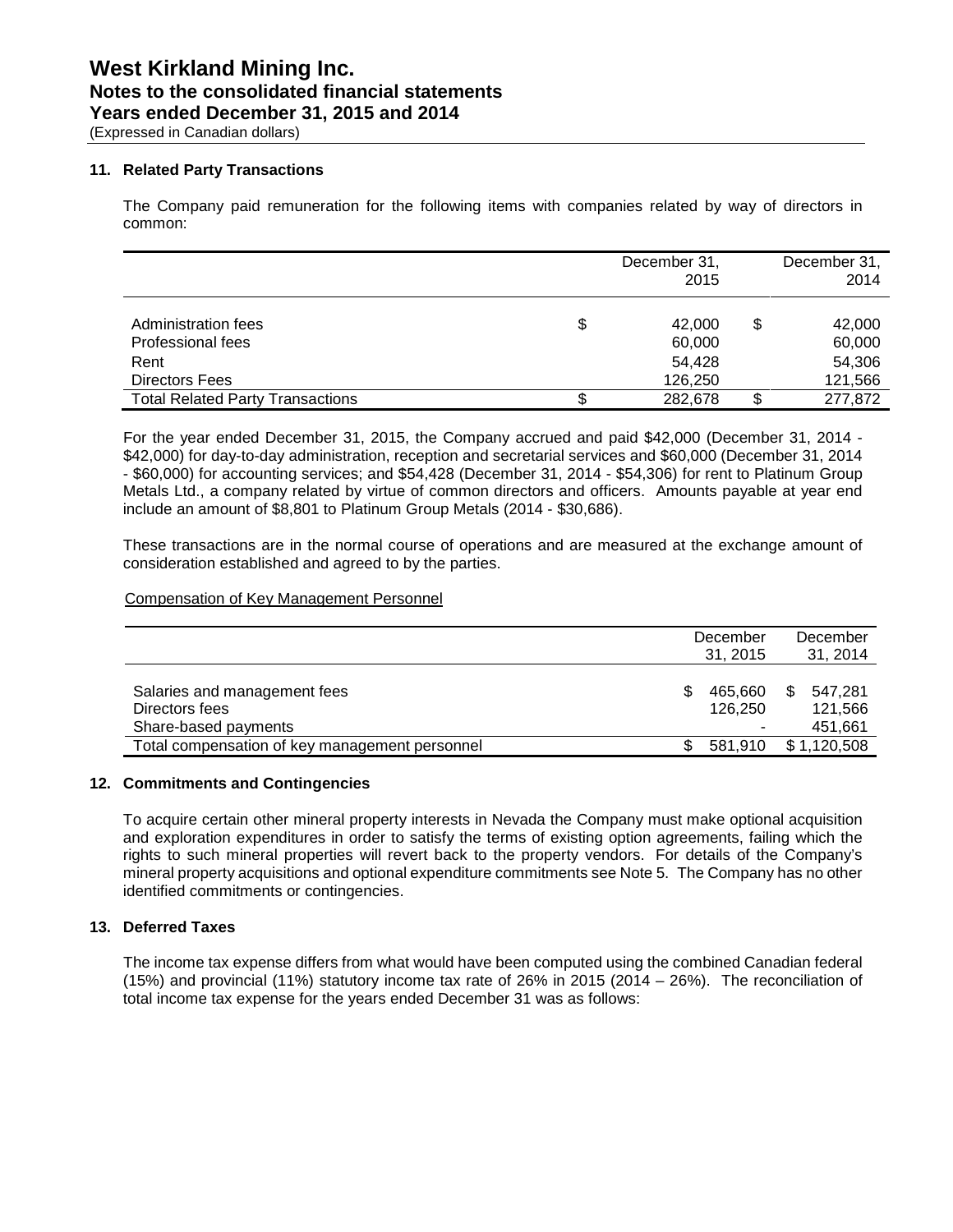## **Notes to the consolidated financial statements**

### **Years ended December 31, 2015 and 2014**

(Expressed in Canadian dollars)

|                                                                                 | 2015                      | 2014        |
|---------------------------------------------------------------------------------|---------------------------|-------------|
| Net loss before income taxes                                                    | \$<br>\$<br>(1, 139, 276) | (7,290,914) |
| Canadian federal and provincial income tax rates                                | 26%                       | 26%         |
| Income tax expense based on Canadian federal and<br>provincial income tax rates | (296, 212)                | (1,895,638) |
| Increase (decrease) attributable to:                                            |                           |             |
| Non-deductible (taxable) expenditures                                           | 2,047                     | (341, 174)  |
| Non-deductible share based payments                                             | 675                       | 145,709     |
| Changes in unrecognized deferred tax assets                                     | 950,405                   | 1,851,945   |
| Effects of different statutory tax rates on earnings of                         |                           |             |
| subsidiaries                                                                    | 19,006                    | (98, 160)   |
| Effect of foreign currency exchange rate change                                 | (710, 334)                | 454.954     |
| Impact of deferred income tax rates applied versus                              |                           |             |
| current statutory rates                                                         |                           | (2,818)     |
| Other                                                                           | 34,413                    | (114, 818)  |
| Income tax recovery                                                             | \$                        |             |

The significant components of the Company's deferred tax assets and liabilities are as follows:

|                                                   |    | December 31,<br>2015 |    | December 31,<br>2014 |
|---------------------------------------------------|----|----------------------|----|----------------------|
| Deferred tax assets                               |    |                      |    |                      |
| Non-capital and net operating loss carry forwards | S  | 2,972,770            | S  | 1,643,596            |
| Total deferred tax assets                         |    | 2,972,770            |    | 1,643,596            |
|                                                   |    |                      |    |                      |
| Deferred tax liabilities                          |    |                      |    |                      |
| Mineral properties                                | \$ | (2,972,770)          | \$ | (1,643,596)          |
| Total deferred tax liabilities                    |    | (2,972,770)          |    | (1,643,596)          |
|                                                   |    |                      |    |                      |
| Net deferred taxes                                | \$ | -                    |    |                      |

Unrecognized deductible temporary differences, unused tax losses, and unused tax credits are attributable to the following:

|                                                                | 2015             |      | 2014       |
|----------------------------------------------------------------|------------------|------|------------|
| Non-capital and net operating loss carry forwards <sup>1</sup> | \$<br>25,245,672 | - \$ | 18,291,157 |
| Share issuance costs                                           | 2,070,177        |      | 2,990,877  |
| Mineral properties                                             | 1,771,919        |      | 1,771,918  |
| Pre-production investment tax credits                          | 86.537           |      | 86,537     |
| Tax value of property and equipment in excess of book          | 112.848          |      | 104,470    |
| Other temporary differences                                    | 81,226           |      | 64,417     |
|                                                                | \$<br>29,368,379 | S    | 23,309,376 |

1The unrecognized tax losses and investment tax credits will expire between 2029 and 2035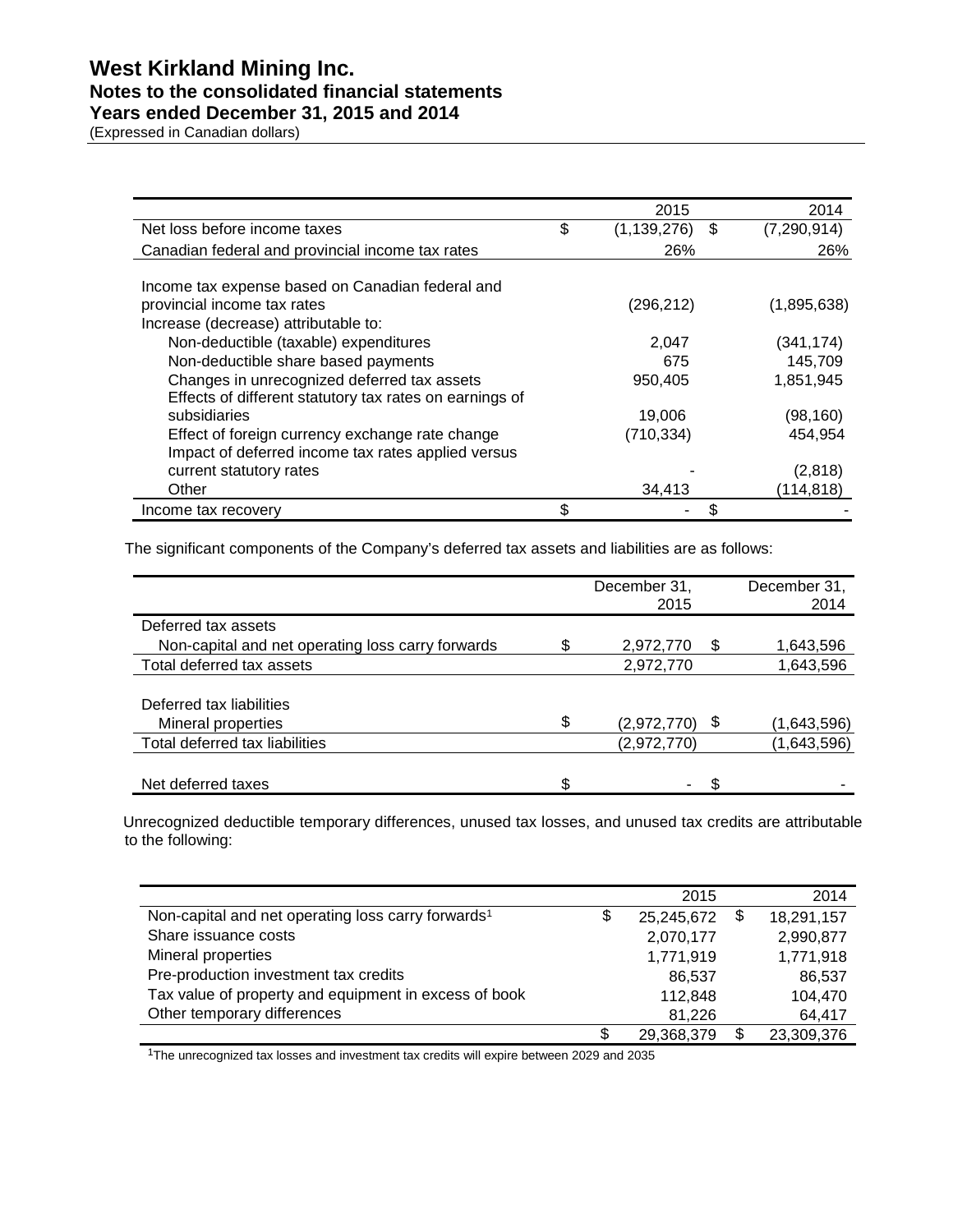

### **MANAGEMENT'S DISCUSSION AND ANALYSIS of**

## **WEST KIRKLAND MINING INC.**

**For the Year Ended December 31, 2015**

Office: Suite 788 550 Burrard Street Vancouver, BC V6C 2B5 Canada

TSXV: WKM Phone: (604) 685-8311 Fax: (604) 484-4710 [info@wkmining.com](mailto:info@wkmining.com) www.wkmining.com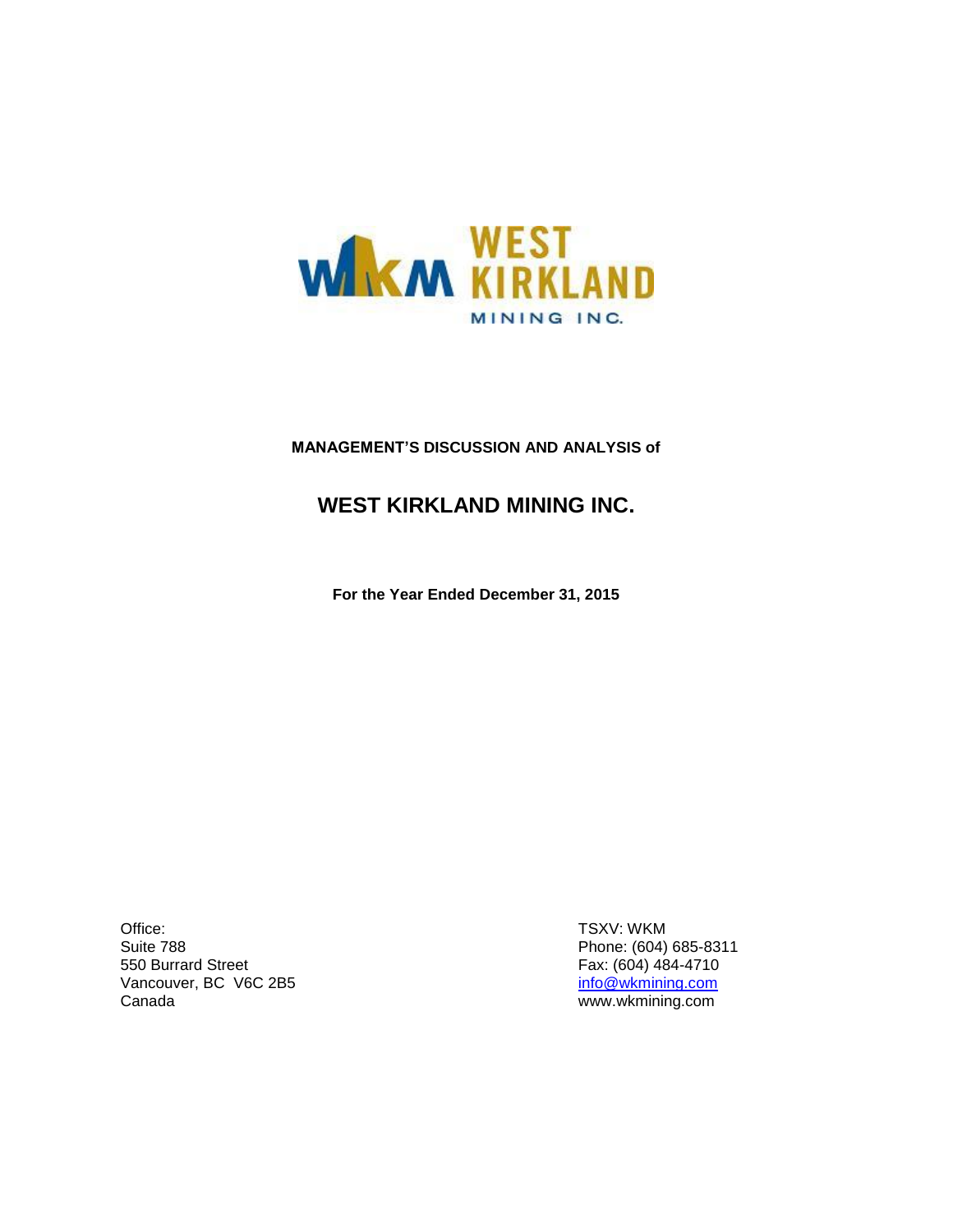### **Management's Discussion and Analysis For the year ended December 31, 2015**

### **Overview**

West Kirkland Mining Inc. ("West Kirkland" or the "Company") is a mineral exploration and development company focused on the acquisition, exploration and development of gold projects in Nevada and Utah with its flagship asset being the Hasbrouck Project, which consists of the Hasbrouck and Three Hills properties. The Company is based in Vancouver, British Columbia, Canada and its common shares trade on the TSX Venture Exchange under the symbol, "WKM". The Company is a reporting issuer in the each of the provinces of Canada except Quebec.

The following Management Discussion and Analysis ("MD&A") focuses on the financial condition and results of operations of the Company for the year ended December 31, 2015. This MD&A is prepared as of April 29, 2016 and should be read in conjunction with the Company's condensed consolidated interim financial statements and related notes thereto for the year ended December 31, 2015.

The Company prepares its financial statements in accordance with International Financial Reporting Standards ("IFRS"). All dollar figures included therein and in the following discussion and analysis are quoted in Canadian dollars unless otherwise noted.

### **Forward-Looking Information**

Certain statements made and information contained herein may constitute "forward-looking statements" or "forward-looking information" within the meaning of applicable securities legislation (collectively, "Forward-Looking Statements"). Forward-Looking Statements are typically identified by words such as: believe, expect, anticipate, intend, estimate, postulate and similar expressions, or are those, which, by their nature, refer to future events. Forward-Looking Statements in this MD&A include, but are not limited to, statements with regard to:

- Planned exploration activity including both expected drilling and geological and geophysical related activities;
- Impact of increasing competition;
- Future foreign currency exchange rates;
- The Company's ability to obtain additional financing on satisfactory terms;
- Future sources of liquidity, cash flows and their uses; and
- The completion of the prefeasibility study.

Forward-Looking Statements are necessarily based on a number of estimates and assumptions that, while considered reasonable by the Company based on the information available to it, are inherently subject to significant business, economic and competitive uncertainties and contingences. The Company cautions investors that any Forward-Looking Statements provided by the Company are not a guarantee of future results or performance, and that actual results may differ materially from those in Forward-Looking Statements as a result of various estimates, assumptions, risks, and uncertainties, including, but not limited to, the state of the financial markets for the Company's equity securities, the state of the market for gold or other minerals that may be produced generally, recent market volatility; variations in the nature, quality and quantity of any mineral deposits that may be located, the Company's ability to obtain any necessary permits, consents or authorizations required for its activities, to raise the necessary capital or to be fully able to implement its business strategies and other risks associated with the exploration and development of mineral properties.

Although the Company has attempted to identify risks and uncertainties (section 10) that may cause actual actions, events or results to differ materially from those described in Forward-Looking Statements, there may be other factors that cause actual results, performances, achievements or events to not be as anticipated, estimated or intended. Also, many of the factors are beyond the Company's control. As actual results and future events could differ materially from those anticipated in Forward-Looking Statements, readers should not place undue reliance on such statements. Except as may be required by law, the Company undertakes no obligation to publicly update or revise any Forward-Looking Statements, whether as a result of new information, future events or otherwise.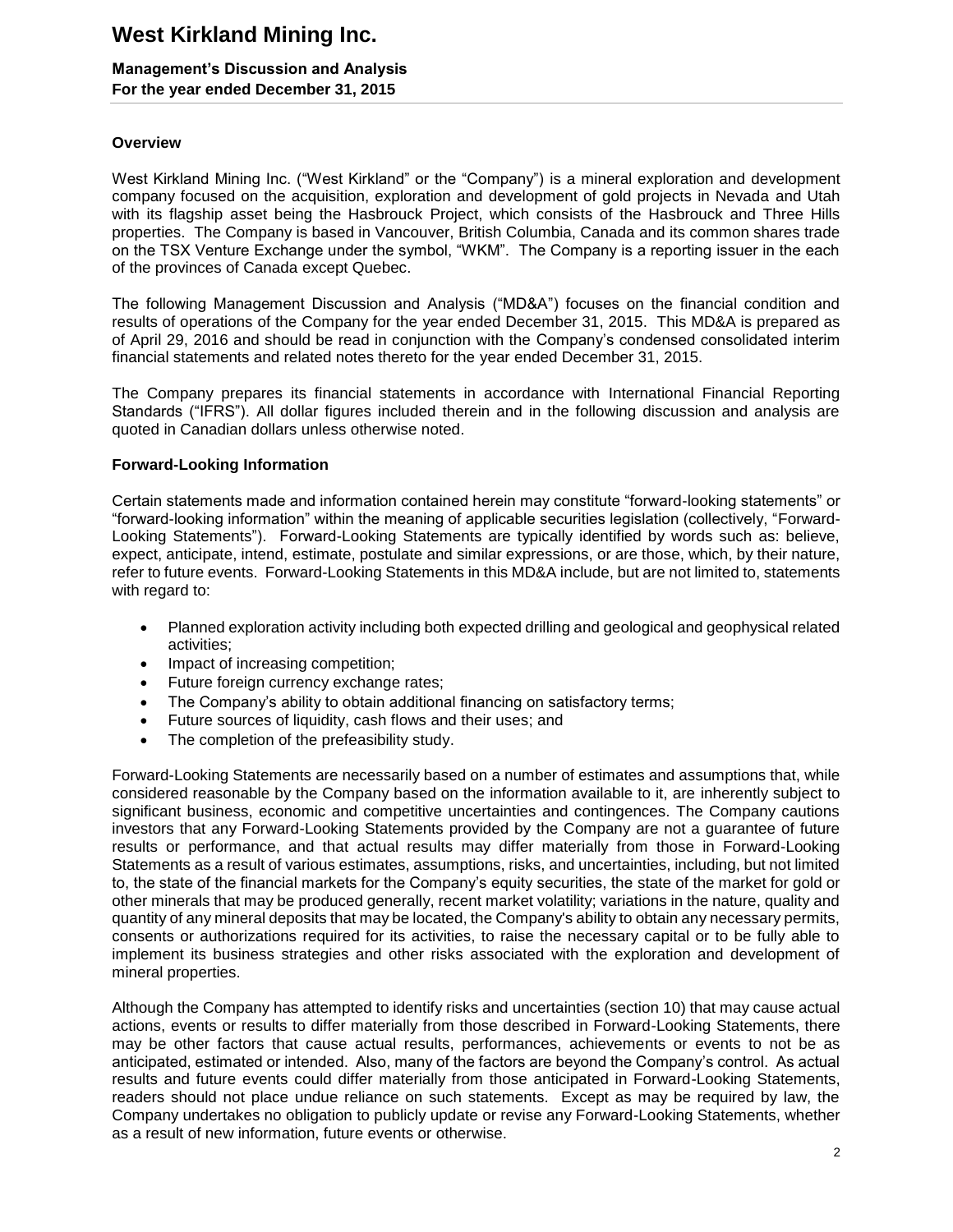**Management's Discussion and Analysis For the year ended December 31, 2015**

### **Highlights for the year ended December 31, 2015**

In December 2015, the Company closed a non-brokered private placement of 14,000,000 shares at a price \$0.05 per share for gross proceeds of \$700,000. Total share issuance costs were \$29,660.

On November 27, 2015 the Company announced the receipt of a decision record and finding of no significant impact for the environmental assessment ("EA") of the Three Hills mine located approximately one mile west of Tonopah in Esmeralda County, Nevada. The receipt of the decision record signifies completion of the National Environmental Policy Act and EA process, and is the final major permitting step for construction to begin.

On June 3, 2015 the Company announced the results of the Hasbrouck Prefeasibility Study (the "PFS"). Highlights included a US\$75.3 million after tax Net Present Value ("NPV") at a 5% discount rate with a 26% Internal Rate of Return ("IRR"). Initial capital required under the PFS base case amounted to US\$54.3 million, assuming a gold price of US\$1,225 per ounce and a silver price of US\$17.50 per ounce. All values are based on 100% of the project.

The PFS includes a timeline showing the Three Hills mine operating for approximately two years followed by six years of operations at the Hasbrouck mine to produce 567,000 ounces of gold over eight years. The life of mine stripping ratio is modeled at 1.1:1. Adjusted operating costs for the project are predicted to be US\$708 per ounce of gold, with all-in sustaining costs of US\$779 per ounce of gold.

The PFS also included an updated statement of reserves and resources for the Hasbrouck properties. Further detailed information regarding the PFS can be found below in Section 2. "Exploration Programs and Expenditures".

On June 19, 2015 Allied Nevada Gold Corp. ("ANV"), under a Chapter 11 Bankruptcy Reorganization, announced the sale of their exploration properties and related assets (excluding the Hycroft operation) to a wholly-owned subsidiary of Waterton Precious Metals Fund II Cayman LP ("Waterton") for US\$17.5 million. This package included ANV's 25% share of the Hasbrouck and Three Hills properties. Note that the Company acquired its 75% interest in the Hasbrouck and Three Hills properties from ANV on April 23, 2014 (details in Section 2 below). The sale by ANV of its 25% interest does not materially affect the contractual rights of the Company to the properties. The Company holds title to the Hasbrouck and Three Hills properties.

The PFS technical report was filed on SEDAR on July 17, 2015. The PFS technical report as filed presented both the base case and a revised project model for the Hasbrouck project. The revised scenario delays construction of the Hasbrouck mine from the prefeasibility base case, allowing more time for gold to come off the Three Hills heap leach, thereby generating cash flow to be used for the construction of the Hasbrouck mine. By delaying the start of construction at Hasbrouck by four months, the overall modelled total funding for the project is reduced from US\$89.1 million to US\$54.3 million, however the IRR reduces from 26% to 24% and the NPV of the entire project from US\$75 million to US\$71 million. All revised scenario figures are still prepared assuming a US\$1,225 per ounce gold price and a 5% discount rate, as per the PFS.

### **Discussion of Operations and Financial Results**

### **1. Results of Operations**

### *For the year ended December 31, 2015*

For the year ended December 31, 2015, the Company incurred a net loss of \$1.14 million (December 31, 2014 - \$7.29 million) with the major difference due mineral property writedowns and to stock based compensation recognized in the comparative period. Professional fees totaled \$353,413 (December 31, 2014 - \$304,812). Salaries and benefits totaled \$236,701 (December 31, 2014 - \$478,447), with the decrease due to reduced staff and wages capitalized to mineral properties in the current year.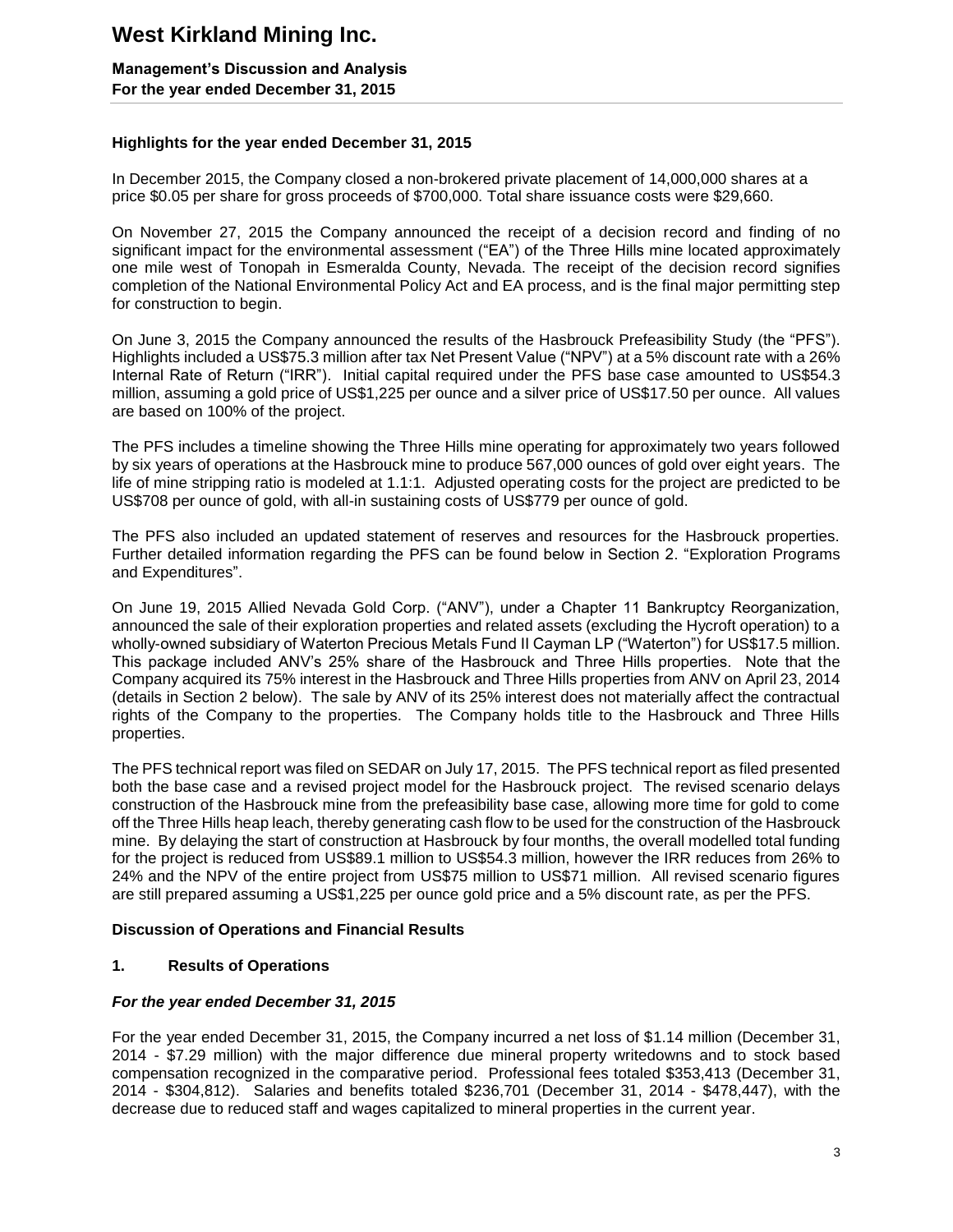## **Management's Discussion and Analysis**

**For the year ended December 31, 2015**

### *For the three months ended December 31, 2015*

For the three month period ended December 31, 2015, the Company incurred a net loss of \$171,957 (December 31, 2014 - \$1.94 million). The majority of this difference is due to mineral property writedowns of \$1.7 million incurred in the prior comparative period.

### *Selected Information*

The following tables set forth selected financial data from the Company's consolidated financial statements and should be read in conjunction with those financial statements:

|                                  | Year ended<br>December 31,<br>2015 | Year ended<br>December 31,<br>2014 |   | Year ended<br>December 31,<br>2013 |
|----------------------------------|------------------------------------|------------------------------------|---|------------------------------------|
| Interest Income                  | 12,678                             | 44,677                             |   | 4,985                              |
| Comprehensive (Income) Loss      | (5, 107, 295)                      | \$<br>5,397,891                    |   | 6,653,229                          |
| Basic and Diluted Loss per Share | 0.00                               | 0.03                               |   | 0.12                               |
| <b>Total Assets</b>              | 41,305,023                         | \$35,906,974                       |   | 9,004,084                          |
| Long Term Debt                   | Nil                                | Nil                                | S | Nil                                |
| <b>Dividends</b>                 | Nil                                | \$<br>Nil                          | S | Nil                                |

The following table sets forth selected quarterly financial information for each of the last eight (8) quarters.

| <b>Quarter Ending</b> | <b>Interest &amp; Other</b><br><b>Income</b> |        | (Gain) Loss <sup>(1)</sup> | <b>Comprehensive</b> | <b>Net Basic Loss</b><br>per Share |
|-----------------------|----------------------------------------------|--------|----------------------------|----------------------|------------------------------------|
| December 31, 2015     |                                              | -      |                            | (1,263,606)          | \$0.00                             |
| September 30, 2015    |                                              | 1,920  |                            | (2, 199, 450)        | \$0.00                             |
| June 30, 2015         |                                              | 3,912  |                            | 915,262              | \$0.00                             |
| March 31, 2015        |                                              | 6,846  |                            | (2,559,501)          | \$0.00                             |
| December 31, 2014     | \$                                           | 12,395 |                            | 964,159              | \$0.00                             |
| September 30, 2014    |                                              | 20,368 |                            | 2,274,821            | \$0.01                             |
| June 30, 2014         | \$                                           | 11,892 |                            | 2,031,846            | \$0.00                             |
| March 31, 2014        |                                              | 22     |                            | 127,065              | \$0.01                             |

Explanatory Notes:

(1) Comprehensive loss by quarter is often materially affected by the timing and recognition of large non-cash income, expenses, write-offs or changes in foreign exchange rates.

### **2. Exploration Programs and Expenditures**

For more detailed information regarding the Company's mineral properties please refer to note 5, "Mineral Properties" in the Company's interim condensed consolidated financial statements for the year ended December 31, 2015. As of December 31, 2015, total accumulated exploration and evaluation expenditures for each mineral property are summarized as follows:

| <b>Resource</b> | <b>Balance</b> | Additions   | Foreign         | <b>Write-off</b> | <b>Balance</b> | <b>Additions</b> | Foreign         | <b>Balance</b> |
|-----------------|----------------|-------------|-----------------|------------------|----------------|------------------|-----------------|----------------|
| <b>Property</b> | 31-Dec-13      | 2014        | <b>Exchange</b> | 2014             | 31-Dec-14      | 2015             | <b>Exchange</b> | 31-Dec-15      |
| Hasbrouck       |                | \$3,789,166 |                 | - \$             | \$ 3.789.166   | \$2,639,939      | 731.352<br>\$.  | \$7.160.457    |
| <b>TUG</b>      | 4.935.089      | 111.167     | 308,800         | (1,662,697)      | 3,692,359      | 86.387           | 712.628         | 4.491.374      |
| <b>Rubicon</b>  | 2.997.518      | $\sim$      | 158.950         | (3, 156, 468)    |                |                  | -               |                |
| Total           | \$7,932,607    | \$3,900,333 | \$467,750       | \$(4,819,165)    | \$7,481,525    | \$2,726,326      | \$1,443,980     | \$11,651,831   |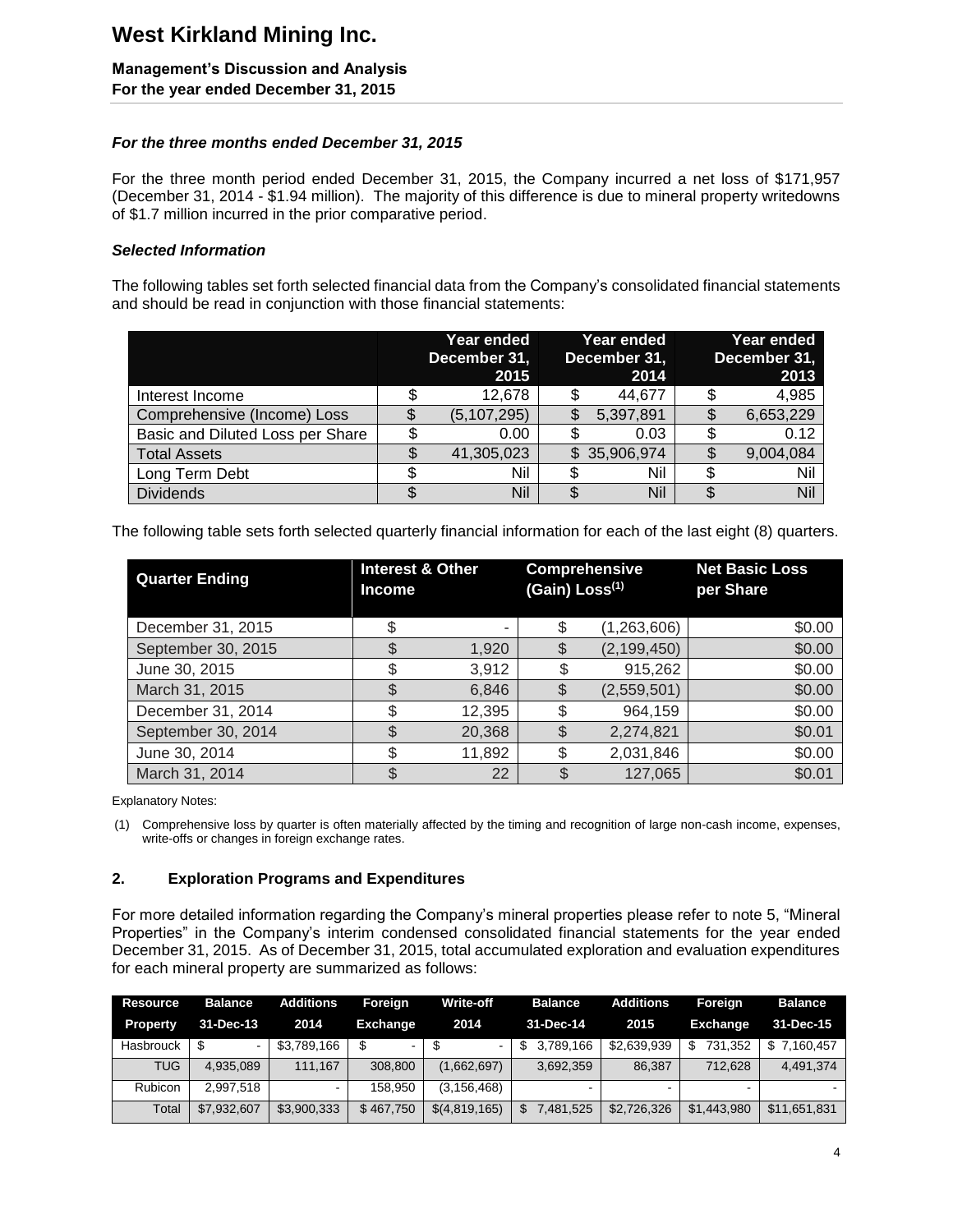### **Management's Discussion and Analysis For the year ended December 31, 2015**

### *Hasbrouck and Three Hills*

On January 24, 2014 the Company entered into a binding letter agreement to acquire the Hasbrouck and Three Hills properties in southwestern Nevada for consideration of up to US\$30 million from ANV. A US\$0.5 million non-refundable cash deposit was paid to ANV upon execution of the letter agreement. A further US\$19.5 million cash payment was paid on April 23, 2014, at which time the Company acquired a 75% interest in the properties. The Company has the option to acquire the remaining 25% interest in the properties by paying an additional US\$10 million to ANV by October 23, 2016 in accordance with the terms and conditions of the letter agreement. If the Company does not make the additional payment to ANV, or if the Company offers the payment and ANV chose to decline the payment, the properties shall be transferred into a joint venture with the Company retaining a 75% interest and ANV retaining a 25% interest.

On March 10, 2015, ANV announced that it had filed for Chapter 11 bankruptcy protection in the U.S. and was implementing a financial restructuring of its debt. On June 19, 2015 Waterton acquired all of ANV's exploration properties and related assets (excluding the Hycroft operation) for US\$17.5 million. The bankruptcy of ANV and the subsequent acquisition of the 25% interest in the Hasbrouck project by Waterton does not alter the Company's legal rights or interests in the Hasbrouck Project and the Company continues to hold title to the properties.

The Company has advanced the properties to a prefeasibility study level. Since acquiring its 75% interest in the Hasbrouck properties in April 2014 the Company has conducted exploration and condemnation drilling, geotechnical and hydrological investigations and metallurgical studies on the properties. Prefeasibility engineering and modelling as well as permitting activities continued into 2015, culminating with the completion of the PFS as announced June 3, 2015 and filed on SEDAR on July 17, 2015.

### *Three Hills Permitting Update*

On November 27, 2015 the Company announced the receipt of a decision record and finding of no significant impact for the EA of the Three Hills mine. The receipt of the decision record signifies completion of the National Environmental Policy Act and EA process, and is the final major permitting step for construction to begin.

Three Hills qualified under an EA because of its small footprint of less than a square mile and the absence of "significant impacts" as determined by the Bureau of Land Management. West Kirkland plans to operate the Three Hills mine for at least two years, allowing time to permit and build the Hasbrouck mine. Hasbrouck's capital costs are projected to be significantly funded by cash flow from Three Hills. The option also exists to operate the Three Hills project for a longer period before commencing construction at Hasbrouck, thereby generating additional cash flow in order to reduce peak funding requirements on the Hasbrouck mine.

### *Hasbrouck Prefeasibility Study*

The Hasbrouck project's base case, as reported in the PFS effective June 3, 2015, has an after-tax IRR of 26% and a US\$75.3 million NPV at a 5% discount rate (NPV 5%) assuming a US\$1,225/oz gold price and a US\$17.50/oz silver price (all figures are based on 100% of the project). Processing is planned at an average 6.1 million ore tons per year for 71,000 ounces annual gold production for eight years.

In the PFS base case an adsorption-desorption-recovery ("ADR") plant is planned at Three Hills for stripping loaded carbon from both the Three Hills and Hasbrouck mines. Loaded carbon from an adsorption plant (carbon columns) at Hasbrouck is planned to be trucked five miles (eight kilometers) north to the Three Hills ADR plant where precious metals are to be recovered and doré bars produced.

Initial capital expenditures to construct the Three Hills mine and ADR plant are estimated at \$54.3 million. Further capital expenditures of \$83.0 million will be required in Year 1 and 2 to construct the larger Hasbrouck mine, of which \$43.5 million will be from free cash flow generated by Three Hills, with additional funding required of \$34.8 million. Peak funding is expected to be reached in Year 2 at \$89.1 million.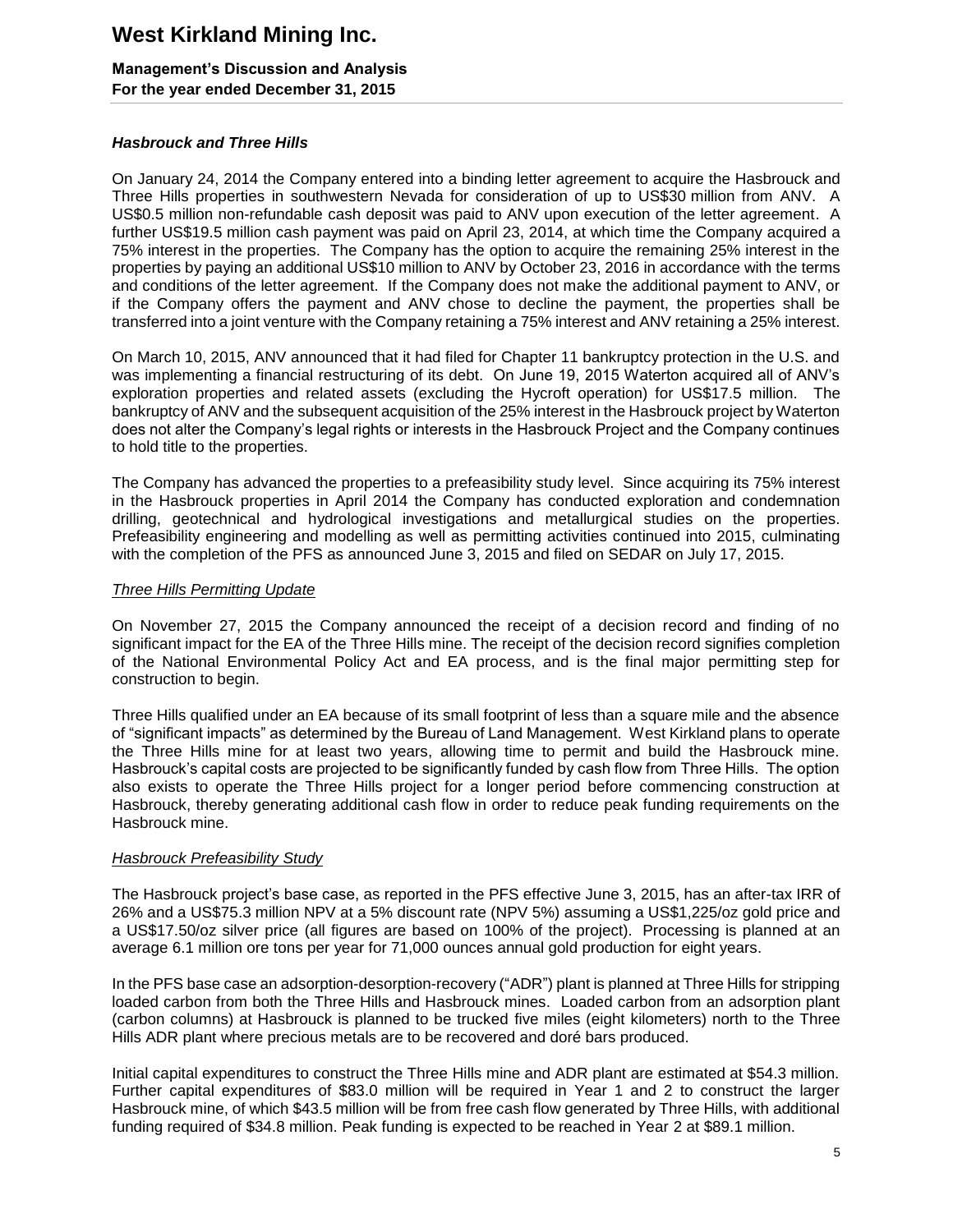### **Management's Discussion and Analysis For the year ended December 31, 2015**

The PFS technical report includes an alternate scenario whereby construction at Hasbrouck is delayed by four months, allowing all cash flow from the Three Hills heap leach mine to be used for constructing the Hasbrouck Mine, eliminating the need to raise further funds for this purpose. In the alternate scenario, peak funding would be the initial requirement of US\$54.3 million to build Three Hills mine, while after-tax IRR is only slightly reduced from 26% to 24% and NPV from US\$75 million to US\$71 million.

The PFS includes a timeline showing the Three Hills mine operating for approximately two years followed by six years of operations at the Hasbrouck mine to produce 567,000 ounces of gold over eight years. The life of mine stripping ratio is modeled at 1.1:1. Adjusted operating costs for the project are predicted to be US\$708 per ounce of gold, with all-in sustaining costs of US\$779 per ounce of gold.

Three Hills is planned as a run-of-mine heap leach operation using conventional open pit, truck-and-shovel mining. Run-of-mine material is to be placed on the leach pad at up to 15,000 tons per day. A large-scale metallurgical test on un-crushed material predicts 79% gold recovery.

The Hasbrouck mine is designed as a 17,500 ton-per-day heap-leach operation. Crushing is designed to be by a primary jaw crusher, two secondary cone crushers, and a tertiary high pressure grinding roll (HPGR). The crushed product is to be agglomerated with cement in a pug mill and conveyed to a leach pad. Metallurgical tests of Hasbrouck ore in a lab-scale HPGR predict that using this machine for tertiary crushing should result in a gold recovery of 72.9% and silver recovery of 11%. Gold, and silver in the case of Hasbrouck, is to be leached using industry standard solutions which will be passed through carbon columns to extract the precious metals.

The PFS was filed on SEDAR on July 17, 2015. The technical report, titled "Technical Report and Preliminary Feasibility Study: Hasbrouck and Three Hills Gold-Silver Project, Esmeralda County, Nevada," is dated effective June 3, 2015 and was prepared in conformance with NI 43-101 by Thomas L. Dyer, P.E. and Paul Tietz, C.P.G. of Mine Development Associates ("MDA") of Reno, Nevada, who are WKM's Independent Qualified Persons as defined under NI 43-101.

Exploration for extending the potential mine life at Three Hills is to be conducted once cash flow is established. The Three Hills and Hasbrouck deposits are located within a large land position with near surface gold intercepts that are proximal to, and not presently included, in the resource models. These intercepts are viable exploration targets, drilling of which is planned after achieving initial production.

### *Hasbrouck Project Resources*

Resources are reported inclusive of reserves and are based on 100% of the project.

| Hasbrouck Deposit Reported Mineral Resources* November 3, 2014,<br>Mine Development Associates (0.006oz AuEq/ton Cutoff) |                  |                 |               |                 |            |  |
|--------------------------------------------------------------------------------------------------------------------------|------------------|-----------------|---------------|-----------------|------------|--|
| <b>Class</b>                                                                                                             | Tons             | oz Au/ton oz Au |               | oz Ag/ton oz Ag |            |  |
| Measured                                                                                                                 | 8,261,000        | 0.017           | 143,000 0.357 |                 | 2,949,000  |  |
| Indicated                                                                                                                | 45,924,000 0.013 |                 | 595,000 0.243 |                 | 11,147,000 |  |
| M+I                                                                                                                      | 54,185,000 0.014 |                 | 738,000 0.260 |                 | 14,096,000 |  |
| Inferred                                                                                                                 | 11,772,000 0.009 |                 | 104,000       | 0.191           | 2,249,000  |  |
| Notes: $oz AuEq/ton = oz Au/ton + (oz Ag/ton x 0.000417)$                                                                |                  |                 |               |                 |            |  |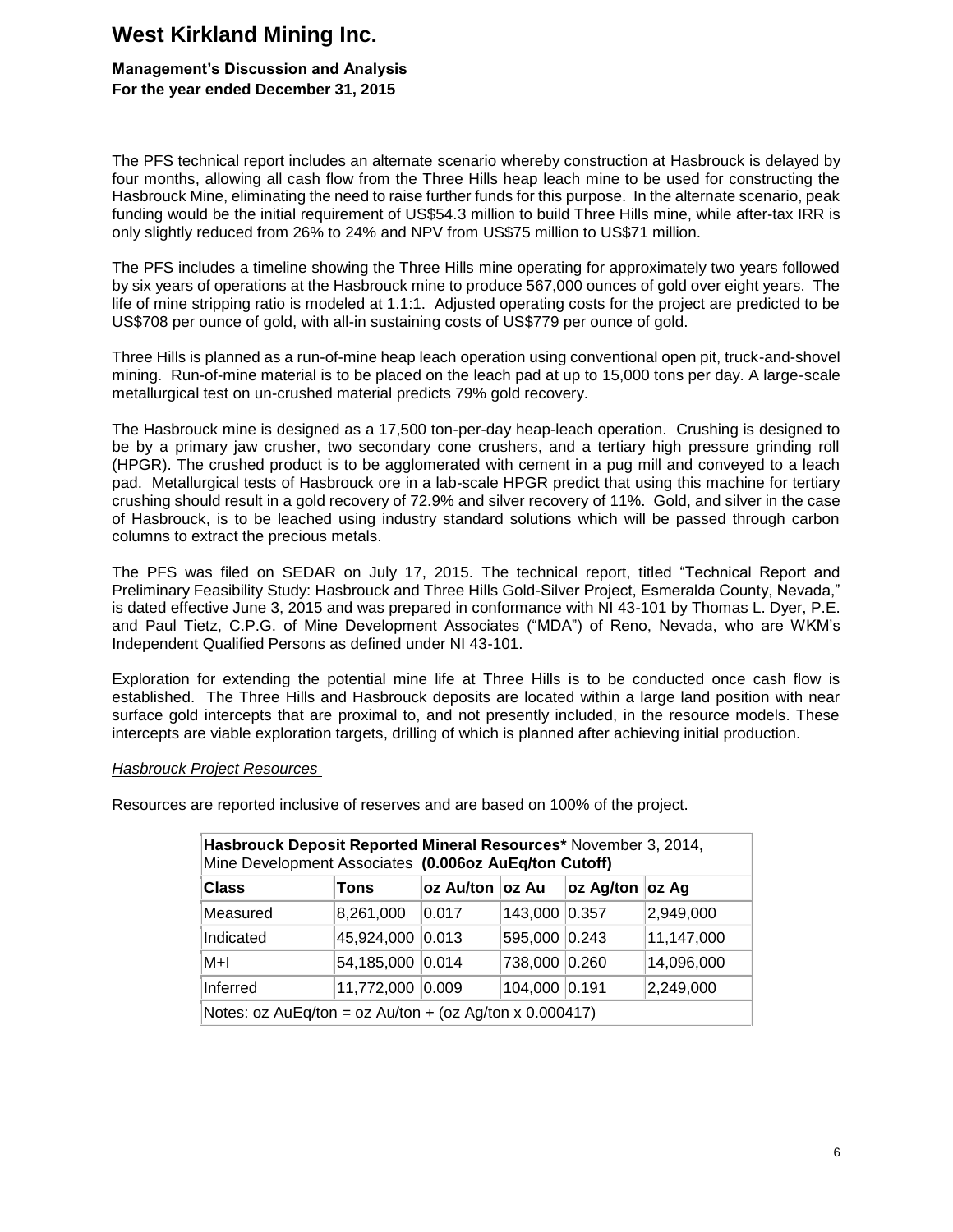### **Management's Discussion and Analysis For the year ended December 31, 2015**

| Three Hills Reported Mineral Resources* August 4, 2014,<br>Mine Development Associates (0.005oz Au/ton Cutoff) |            |           |         |  |  |  |
|----------------------------------------------------------------------------------------------------------------|------------|-----------|---------|--|--|--|
| Class                                                                                                          | Tons       | oz Au/ton | ∣oz Au  |  |  |  |
| Indicated                                                                                                      | 10,897,000 | 0.017     | 189,000 |  |  |  |
| Inferred                                                                                                       | 2,568,000  | 0.013     | 32,000  |  |  |  |

#### **Notes:**

1. CIM definitions are followed for classification of Mineral Resources

2. Mineral Resources are estimated using a gold price of US\$1,300 per ounce and a silver price of US\$22 per ounce 3. Totals may not represent the sum of the parts due to rounding.

4. The Mineral Resources have been prepared by Paul Tietz, C.P.G of Mine Development Associates in conformity with CIM "Estimation of Mineral Resource and Mineral Reserves Best Practices" guidelines and are reported in accordance with the Canadian Securities Administrators NI43-101. Mineral resources are not mineral reserves and do not have demonstrated economic viability. There is no certainty that all mineral resource will be converted into mineral reserve**.**

### *Hasbrouck Project Reserves*

The PFS, Mineral Resource Estimate and Reserves were prepared in conformance with NI 43-101 by MDA. Proven and Probable reserves (based on 100% of the project) total 45.3 million tons containing 762,000 ounces gold and 10.6 million ounces silver as detailed below**:**

| Hasbrouck Project Reserves*, June 3, 2015, Mine Development Associates (1, 2) |            |               |                                  |     |           |         |  |
|-------------------------------------------------------------------------------|------------|---------------|----------------------------------|-----|-----------|---------|--|
| Three Hills                                                                   |            | <b>K</b> tons | Grade<br>K oz Au<br>(oz Au/ ton) |     | oz Ag/ton | K oz Ag |  |
| 0.005<br>Au cutoff                                                            | opt Proven | ۰             |                                  |     |           |         |  |
|                                                                               | Probable   | 9,653         | 0.018                            | 175 |           |         |  |
|                                                                               | P&P        | 9,653         | 0.018                            | 175 | ۰         | -       |  |
| <b>Hasbrouck</b>                                                              |            |               |                                  |     |           |         |  |
| Variable (3)                                                                  | Proven     | 6,242         | 0.020                            | 127 | 0.410     | 2,562   |  |
|                                                                               | Probable   | 29,374        | 0.016                            | 461 | 0.273     | 8,007   |  |
|                                                                               | P&P        | 35,617        | 0.017                            | 588 | 0.297     | 10,569  |  |
| <b>Total Hasbrouck Project</b>                                                |            |               |                                  |     |           |         |  |
| Variable (3)                                                                  | Proven     | 6,242         | 0.020                            | 127 | 0.410     | 2,562   |  |
|                                                                               | Probable   | 39,028        | 0.016                            | 635 | 0.205     | 8,007   |  |
|                                                                               | P&P        | 45,270        | 0.017                            | 762 | 0.233     | 10,569  |  |

#### **Notes:**

1. The estimation and classification of Proven and Probable reserves have been prepared by Thomas L. Dyer, P.E., of Mine Development Associates following CIM standards

2. Reserves are estimated based on \$1,225/oz gold and \$17.50/oz silver

3. Cutoff grades used for reserves are: Three Hills 0.005 oz Au/ton, Hasbrouck Upper Siebert 0.008 oz Au/ton, and Hasbrouck Lower Siebert 0.007 oz Au/ton

4. It is MDA's opinion that the sampling, assaying, and security procedures used at Three Hills and Hasbrouck follow industry standard procedures, and are adequate for the estimation of the current mineral reserves.

5. MDA completed audits of the database, performed a site visit, reviewed QAQC data and confirmed historic assays. After performing their review, they consider the assay data to be adequate for the estimation of the current mineral reserves.

6. MDA has reviewed and verified the data disclosed in the above table to be in conformity with generally accepted CIM "Estimation of Mineral Resource and Mineral Reserves Best Practices" guidelines in accordance with NI 43-101.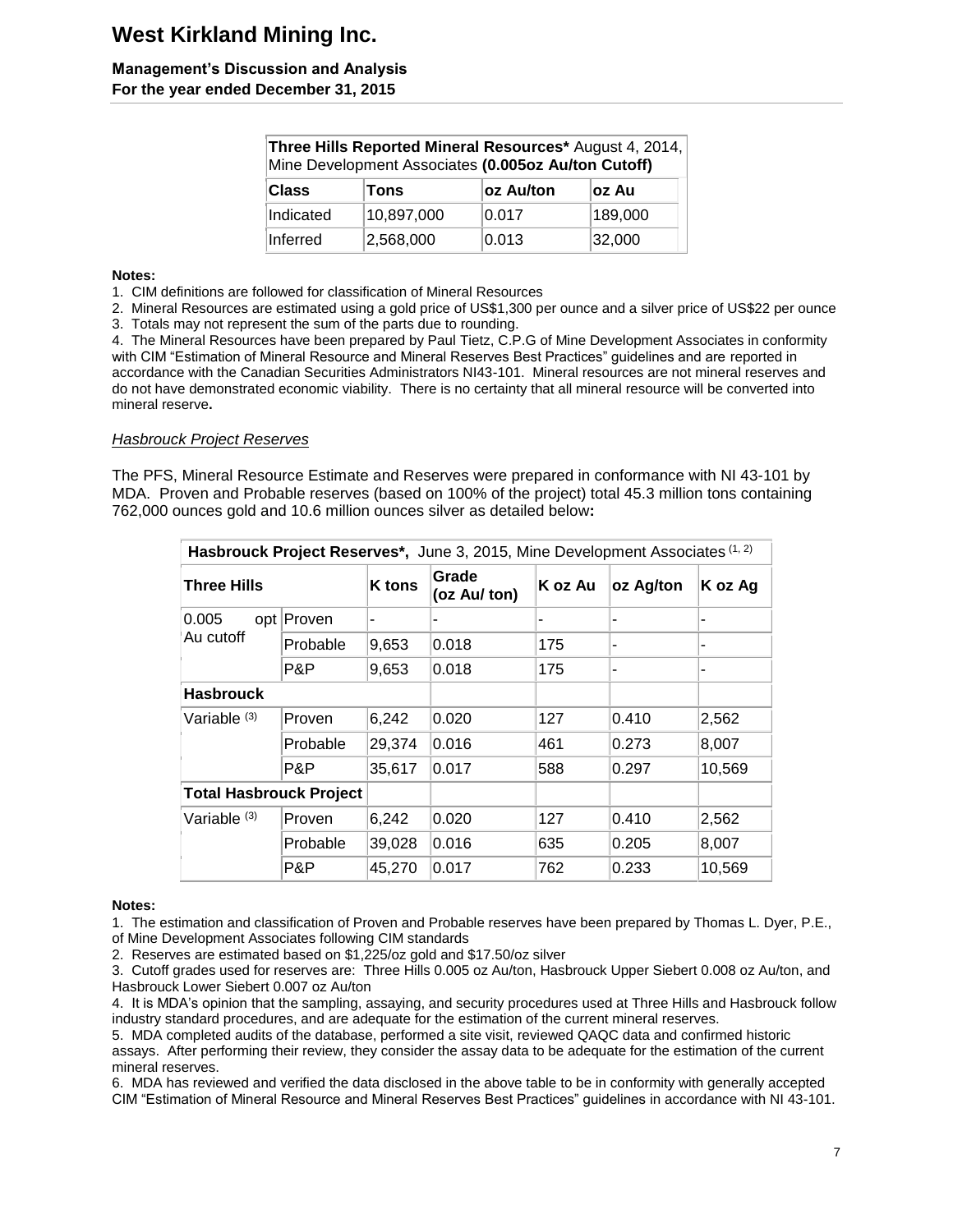### **Management's Discussion and Analysis For the year ended December 31, 2015**

### *Fronteer, Nevada Property Option*

On December 14, 2010, the Company entered into an agreement with Fronteer Gold Inc. ("Fronteer") to option 11 properties which total approximately 234 km<sup>2</sup> in north eastern Nevada and Utah. On February 3, 2011 Fronteer was acquired by Newmont Mining Corporation ("Newmont"). The acquisition of Fronteer had no effect on the agreement with the Company. Under the agreement the Company had the option of earning a 60% interest on any of the properties by spending an aggregate \$4,000,000 over two years or completing a pre-feasibility study on any designated property. The Company completed sufficient work to earn a 60% interest in the TUG property. The Company did not earn or retain interests in any other of the Fronteer properties and rights to all such properties except TUG were relinquished in 2013.

### *TUG*

The TUG deposit is exposed or near surface for the most part and is shallow dipping, making it a suitable target for open pit mining methods. An NI 43-101 PEA technical report was completed by Roscoe Postle Associates Inc. The study predicted a 26% after-tax IRR and a US\$9 million NPV(8%) at US\$1,525 gold/ US\$28 silver and an in-pit indicated resource of 114,000 ounces gold plus 5.4 million ounces silver with an inferred resource of 3,000 ounces gold plus 298,000 ounces of silver.

In the future the Company will need to complete negotiations for a Joint Venture arrangement with Newmont to establish the operational and management framework for the TUG property. The Company will be the manager and project operator of the Joint Venture. The Company as the project operator would have the right to determine programs and expenditures. A technical steering committee comprised of members from Newmont and West Kirkland will be established so that the project may benefit from the collective knowledge and expertise of both companies. Given current gold prices and the Company's focus on the Hasbrouck Project, the carrying value of the TUG property was written down to \$3.7 million in 2014.

### *Rubicon, Nevada Property Option*

On June 23, 2011, the Company entered into an agreement with Rubicon Minerals Corporation ("Rubicon") to option 909 km<sup>2</sup> in northeastern Nevada by spending US\$15 million over four years. The Company chose to focus on other properties and all deferred acquisition and exploration costs were written off in the previous year. As the minimum yearly spend requirements were not fulfilled the agreement has now officially lapsed and the Company retains no interest in these properties.

### **3. Liquidity and Capital Resources**

In December 2015, the Company closed a non-brokered private placement of 14,000,000 shares at a price \$0.05 per share for gross proceeds of \$700,000.

During 2014 the Company raised gross proceeds of \$34.3 million in equity offerings. The majority of these funds were used for the US\$20 million acquisition of the Hasbrouck and Three Hills properties with the remainder used for project development, exploration and general working capital purposes.

The financial statements are prepared on the basis of a going concern which contemplates the realization of assets and satisfaction of liabilities in the normal course of business. Although management expects to successfully complete additional equity financings, there is no absolute assurance that such financings will be concluded successfully or on terms favourable to the Company. If equity financings are delayed or unsuccessful, there would be changes in the timing and amount of expenditures on the Company's mineral interests, and/or the Company may be unable to continue as a going concern. If the Company was unable to continue as a going concern there would be changes in the carrying amounts of assets and liabilities and the statement of financial position classifications used.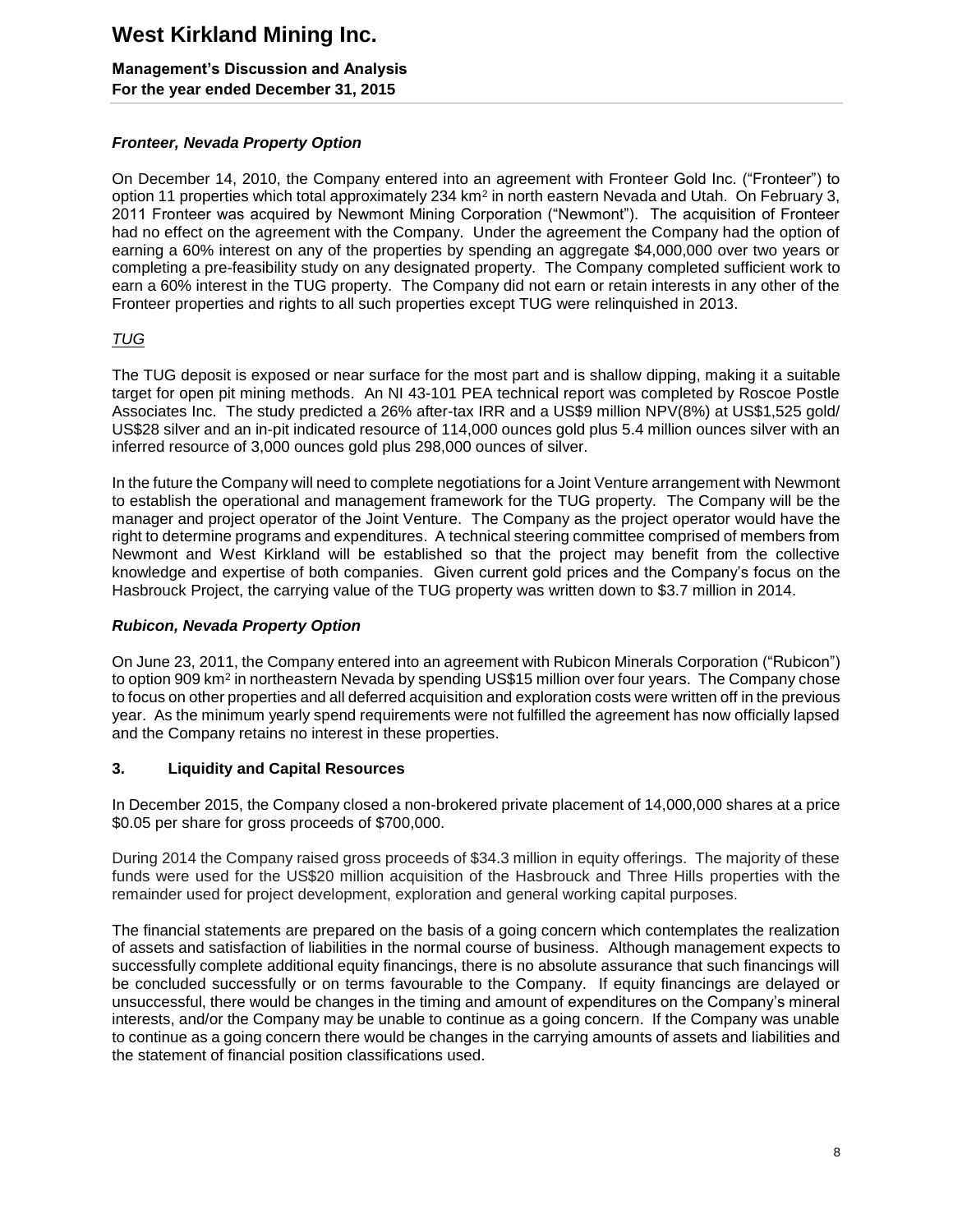### **Management's Discussion and Analysis For the year ended December 31, 2015**

### **4. Off Balance Sheet Arrangements**

The Company does not have any special purpose entities nor is it party to any arrangements that would be excluded from the balance sheet.

### **5. Transactions with Related Parties**

The Company paid remuneration for the following items with companies related by way of directors in common:

|                                         | Year ended    |   | Year ended |
|-----------------------------------------|---------------|---|------------|
|                                         | December      |   | December   |
|                                         | 31, 2015      |   | 31, 2014   |
|                                         |               |   |            |
| Administration fees                     | \$<br>42,000  | S | 42,000     |
| Professional fees                       | 60,000        |   | 60,000     |
| Rent                                    | 54,428        |   | 54,306     |
| <b>Directors Fees</b>                   | 126,250       |   | 121,566    |
| <b>Total Related Party Transactions</b> | \$<br>282,678 | S | 277,872    |

For the year ended December 31, 2015, the Company accrued and paid \$42,000 (December 31, 2014 - \$42,000) for day-to-day administration, reception and secretarial services and \$60,000 (December 31, 2014 - \$60,000) for accounting services; and \$54,428 (December 31, 2014 - \$54,306) for rent to Platinum Group Metals Ltd., a company related by virtue of common directors and officers. Amounts payable at period end include an amount of \$8,801 to Platinum Group Metals (December 31, 2014 - \$30,686).

These transactions are in the normal course of operations and are measured at the exchange amount of consideration established and agreed to by the parties.

### Compensation of Key Management Personnel

|                                                                        |   | December<br>31, 2015 |     | December<br>31, 2014          |
|------------------------------------------------------------------------|---|----------------------|-----|-------------------------------|
| Salaries and management fees<br>Directors fees<br>Share-based payments | S | 465.660<br>126.250   | \$. | 547.281<br>121,566<br>451,661 |
| Total compensation of key management personnel                         |   | 581.910              |     | \$1,120,508                   |

### **6. Proposed Transactions**

As is typical of the mineral exploration and development industry, the Company periodically reviews potential merger, acquisition, investment, joint venture and other opportunities that could enhance shareholder value.

### **7. Critical Accounting Estimates**

The preparation of financial statements in conformity with IFRS requires management to make estimates and assumptions that affect the reported amount of assets and liabilities and disclosure of contingent liabilities at the date of the financial statements, and the reported amounts of revenues and expenditures during the reporting period. Management has identified (i) mineral property acquisition and deferred exploration costs (ii) provision for environmental reclamation and closure costs, (iii) deferred tax provision (iv) share-based compensation and (v) recoverability of its interest in mineral properties as the main estimates for the following discussion. Please refer to Note 2 of the Company's 2015 audited annual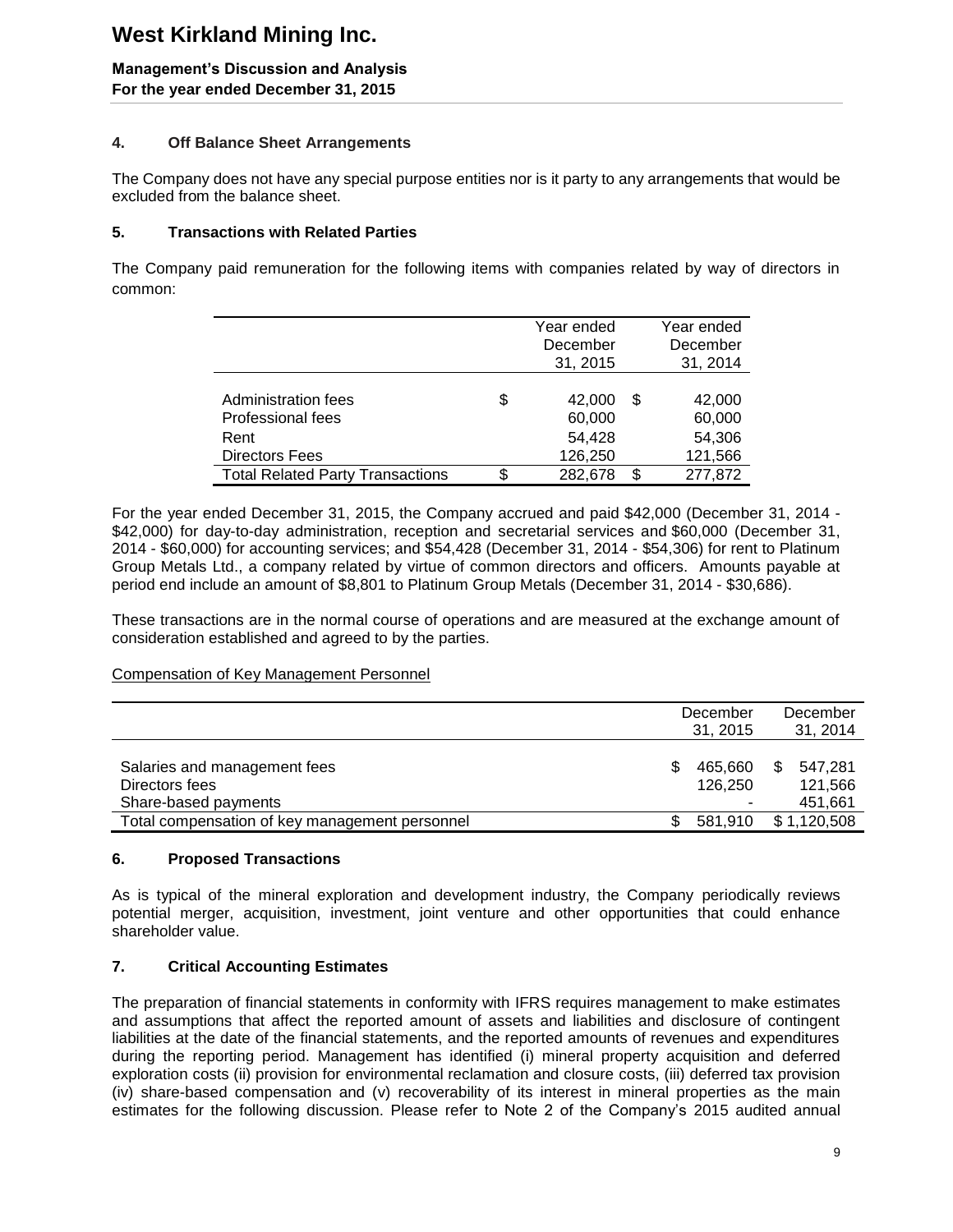### **Management's Discussion and Analysis For the year ended December 31, 2015**

consolidated financial statements for a description of the significant accounting policies and critical accounting estimates.

Under IFRS, the Company defers all costs relating to the acquisition and exploration of its mineral properties. Any revenues received from such properties are credited against the costs of the property. When commercial production commences on any of the Company's properties, any previously capitalized costs would be charged to operations using a unit-of-production method. The Company reviews the carrying value of its mineral properties for recoverability when events or changes in circumstances indicate that the properties may be impaired. If such a condition exists and the carrying value of a property exceeds the estimated net recoverable amount, provision is made for impairment in value.

The existence of uncertainties during the exploration stage and the lack of definitive empirical evidence with respect to the feasibility of successful commercial development of any exploration property does create measurement uncertainty concerning the estimate of the amount of impairment and related fair value of any mineral property. The Company relies on its own or independent estimates of further geological prospects of a particular property and also considers the likely proceeds from a sale or assignment of the rights before determining whether or not impairment in value has occurred.

Environmental reclamation and closure costs have been estimated based on the Company's interpretation of current regulatory requirements, however changes in regulatory requirements and new information may result in revisions to estimates. The Company recognizes the fair value of liabilities for reclamation and closure costs in the period in which they are incurred. A corresponding increase to the carrying amount of the related assets is generally recorded and depreciated over the life of the asset.

The deferred tax provision is based on the liability method. Future taxes arise from the recognition of the tax consequences of temporary differences by applying enacted or substantively enacted tax rates applicable to future years to differences between the financial statement carrying amounts and the tax bases of certain assets and liabilities. The Company does not recognize any deferred tax assets unless it is probable that the deferred tax amount will be realized in the foreseeable future.

### **8. Changes in Accounting Policies**

The accounting policies applied in preparation of the audited annual consolidated financial statements are consistent with those applied and disclosed in the Company's consolidated financial statements for the year ended December 31, 2014 with the exception of certain amendments to accounting standards issued by the International Accounting Standards Board ("IASB"), which were applicable from January 1, 2015. For the purpose of preparing and presenting the financial information for the relevant year, the Company has adopted the following new standard relevant to the current year:

*IFRS 8, Operating Segments,* requires an entity to disclose the judgements made by management in applying aggregation criteria to operating segments and to provide clarity that a reconciliation of a reportable segments' total assets and the entity's assets should only be provided if the segment asset details are regularly provided to the chief operating decision maker. IFRS 8 is effective for annual periods commencing on or after July 1, 2014 and did not have a significant impact on the Company's consolidated financial statements.

### **9. Financial Instruments and Other Instruments**

The Company has designated its cash as loans and receivables, and it is measured at cost which approximates fair value. Accounts receivable are classified as loans and receivables and are measured at amortized cost. Reclamation bonds are classified as held to maturity and are measured at amortized cost, adjusted for current exchange rates. Trades payable and other liabilities are classified as other financial liabilities and are recorded at amortized cost. Unless otherwise noted, it is management's opinion that the Company is not exposed to significant interest, currency or credit risks arising from financial instruments. The fair value of these financial instruments approximates their carrying value due to their capacity for prompt liquidation.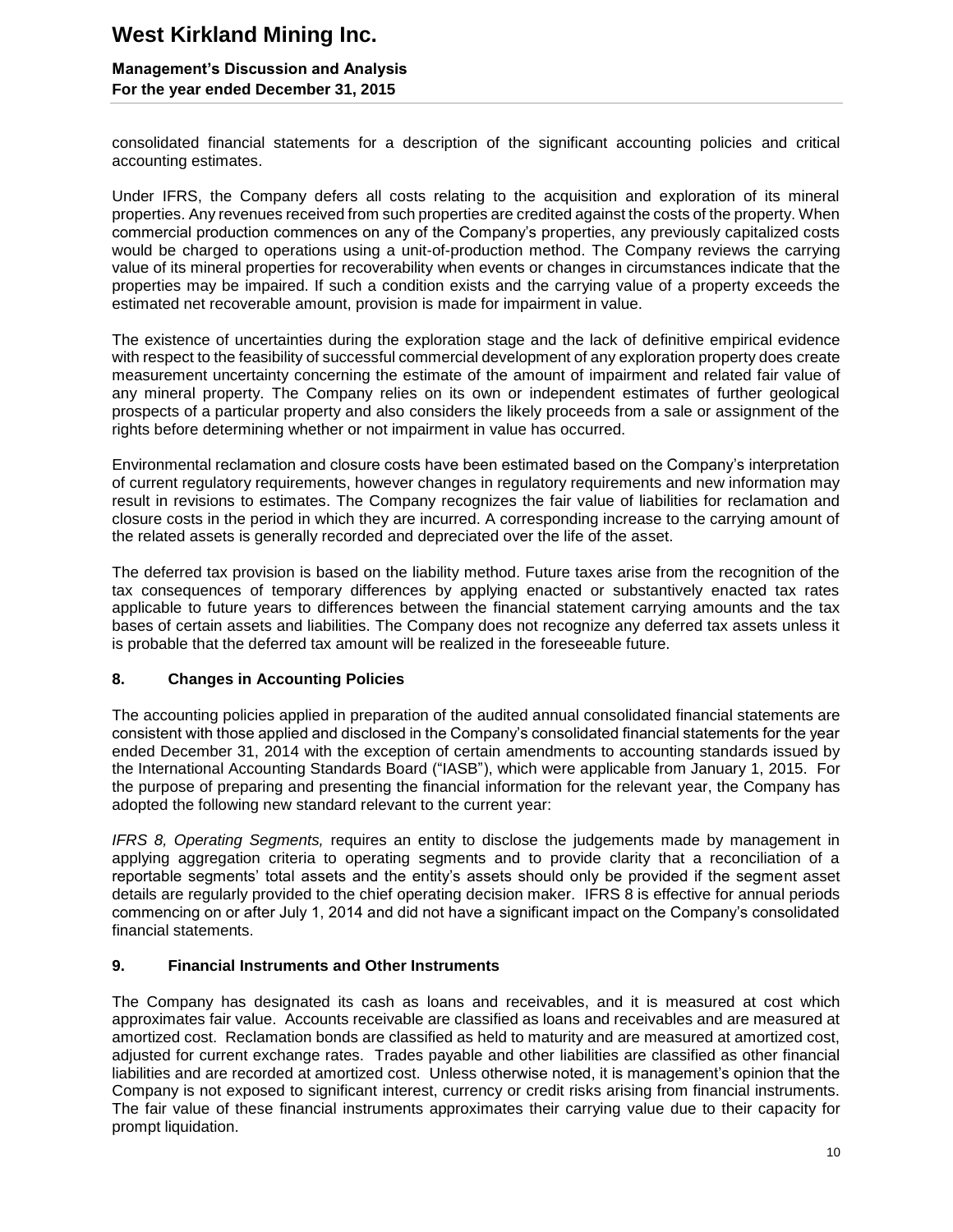### **Management's Discussion and Analysis For the year ended December 31, 2015**

### **10. Risks and Uncertainties**

The Company's securities should be considered a highly speculative investment and investors should carefully consider all of the information disclosed in the Company's Canadian regulatory filings prior to making an investment in the Company. For a discussion of risk factors applicable to the Company, see the section entitled "Risk Factors" in the Company's most recent annual information form filed with the Canadian provincial securities regulators.

Without limiting the foregoing, the most significant risks and uncertainties faced by the Company are: the inherent risk associated with mineral exploration and development activities; the uncertainty of mineral resources and their development into mineable reserves; uncertainty as to potential project delays from circumstances beyond the Company's control; as well as title risks; political risks; risks associated with fluctuations in foreign exchange rates; risks associated with fluctuations in metal prices; risks associated with the possible failure to obtain mining licenses and/or obtain the capital required for project and mine development.

### **11. Disclosure on Internal Controls**

Management has established processes to provide them sufficient knowledge to support representations that they have exercised reasonable diligence that (i) the consolidated financial statements do not contain any untrue statement of material fact or omit to state a material fact required to be stated or that is necessary to make a statement not misleading in light of the circumstances under which it is made, as of the date of and for the periods presented by the audited financial statements; and (ii) the consolidated financial statements fairly present in all material respects the financial condition, results of operations and cash flows of the Company, as of the date of and for the periods presented.

In contrast to the certificate required for non-venture issuers under National Instrument 52-109 Certification of Disclosure in Issuers' Annual and Interim Filings ("NI 52-109"), this Venture Issuer Basic Certificate does not include representations relating to the establishment and maintenance of disclosure controls and procedures ("DC&P") and internal control over financial reporting ("ICFR"), as defined in NI 52-109. In particular, the certifying officers filing this certificate are not making any representations relating to the establishment and maintenance of: i) controls and other procedures designed to provide reasonable assurance that information required to be disclosed by the issuer in its annual filings, interim filings or other reports filed or submitted under securities legislation is recorded, processed, summarized and reported within the time periods specified in securities legislation; and ii) a process to provide reasonable assurance regarding the reliability of financial reporting and the preparation of financial statements for external purposes in accordance with the issuer's accounting policies.

The issuer's certifying officers are responsible for ensuring that processes are in place to provide them with sufficient knowledge to support the representations they are making in this certificate. Investors should be aware that inherent limitations on the ability of certifying officers of a venture issuer to design and implement on a cost effective basis DC&P and ICFR as defined in NI 52-109 may result in additional risks to the quality, reliability, transparency and timeliness of interim and annual filings and other reports provided under securities legislation.

### **12. Outstanding Share Data**

The Company has an unlimited number of common shares authorized for issuance without par value. At December 31, 2015 there were 308,134,169 common shares outstanding, 7,590,000 incentive share options outstanding and 220,940,833 common share purchase warrants outstanding. At April 29, 2016 there was no change to the common shares and share purchase warrants and the Company has 10,650,000 incentive share options outstanding. During the year and subsequent to year end the Company made no changes to the exercise price of outstanding options through cancellation and reissuance or otherwise.